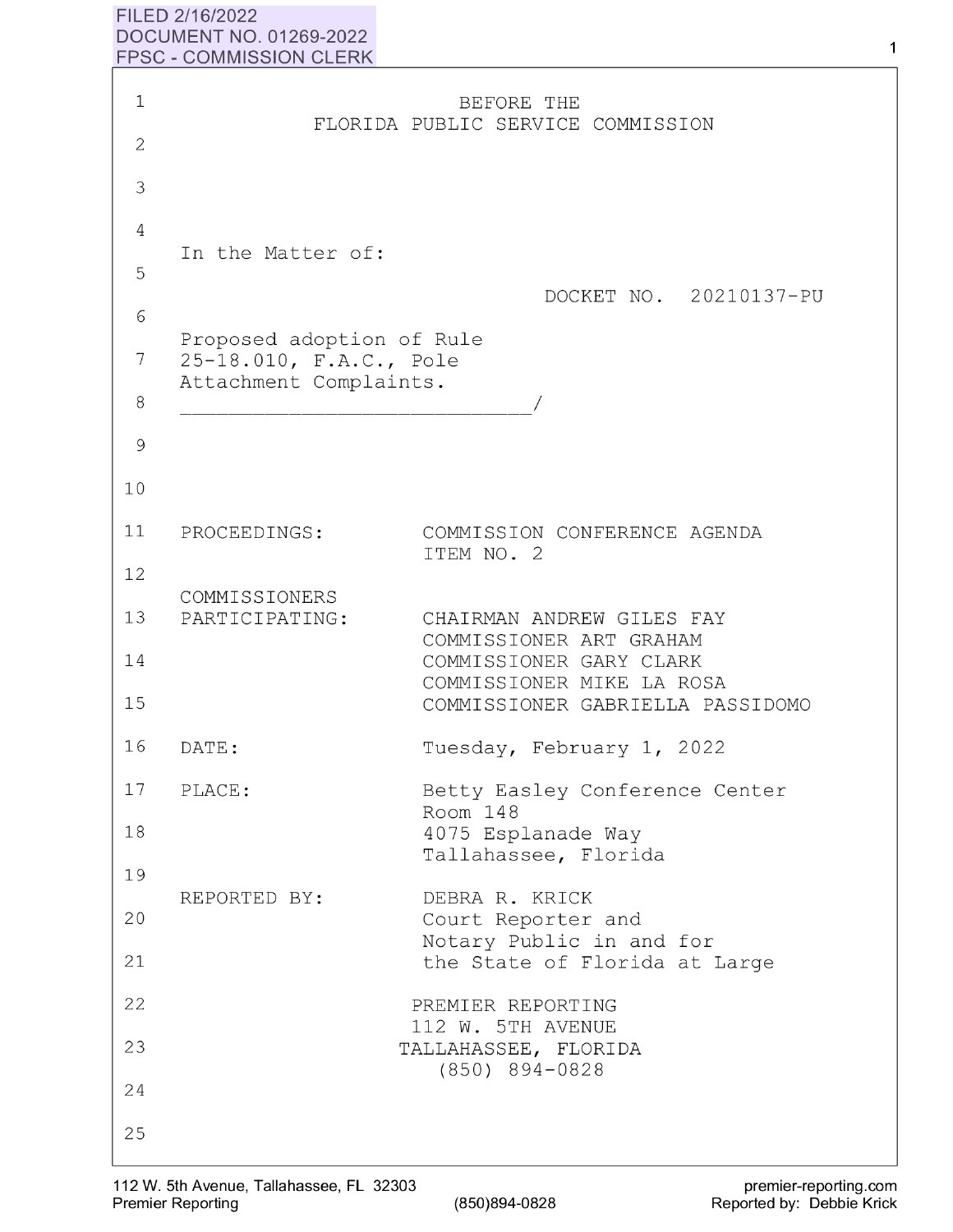P R O C E E D I N G S CHAIRMAN FAY: Commissioners, next we will move on to Item 2, which is a rule that we will have a little more discussion, I think similar to the rule hearing that we had the other day. With that, I wanted to give our folks a minute to set up, but we will have Ms. Cowdery present the item, and then we have got a number of parties who would like to address the Commission. I will allow them to do so, and then this is importantly, Commissioners, I will allow you the opportunity to ask questions of the interested persons that are before us. With that said, you are also inclined to ask for responses from the specific interested parties if your question is targeted to them, so make sure you let us know who your question is being addressed to. With that, I think we've got everybody almost set up. Ms. Cowdery, when you are ready, you can provide a summary of the item. MS. COWDERY: Good morning, Commissioners. Kathryn Cowdery with the Office of General Counsel. Item No. 2 is a rule hearing to address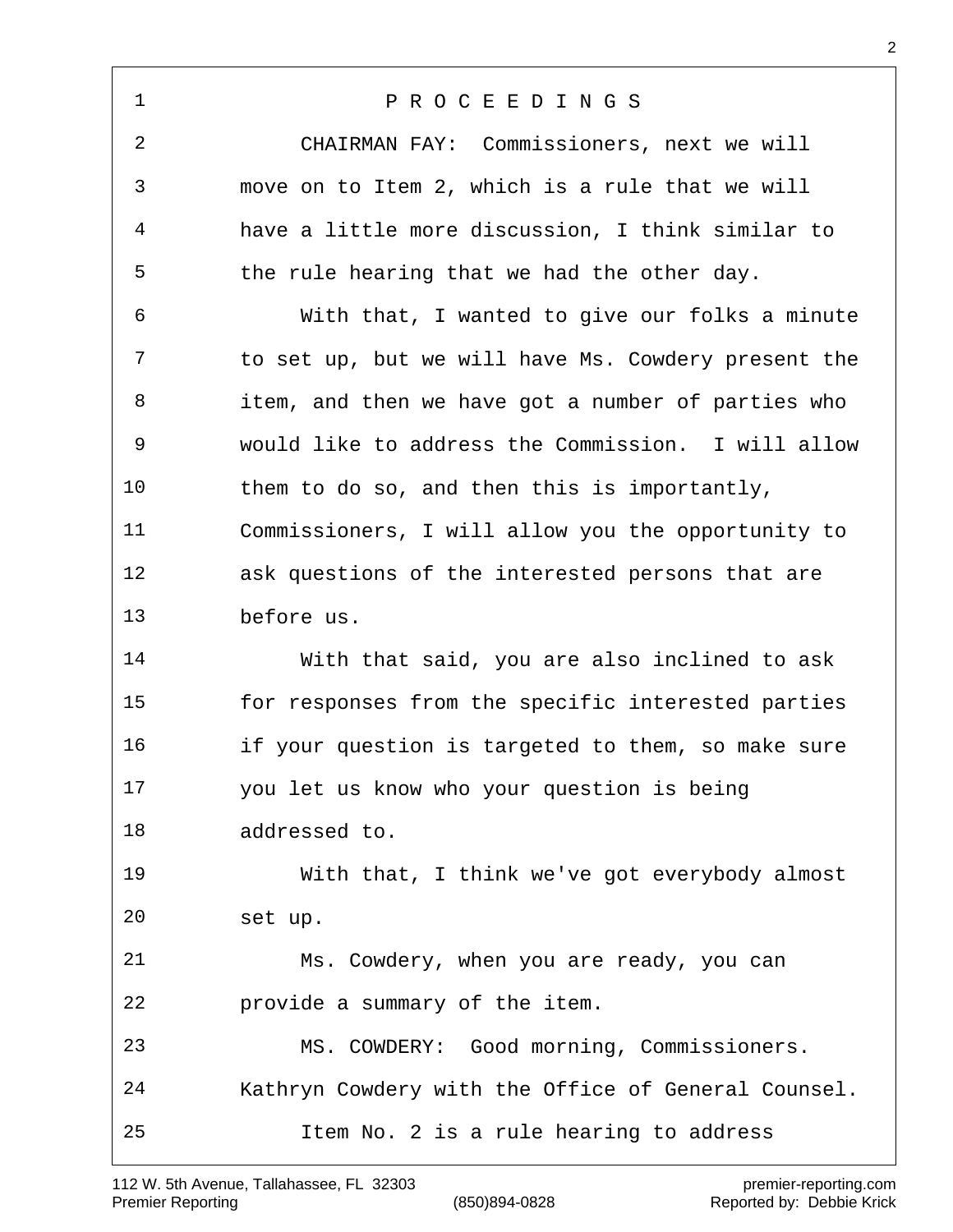whether the Commission should make any changes to proposed Rule 25-18.010, which is the pole attachment complaint rule.

 As some background on this item. 2021 Legislature granted the Commission the authority to regulate and enforce rates, charges, terms and conditions of pole attachments, and required the Commission to propose procedural rules to administer and implement the authority by January 1st, 2022. The Commission proposed the rule on November 4th, 2021. Thus, meeting the requirements of the statute.

 As allowed under Chapter 120.54, Florida Internet and Television Association and four of its five members filed a joint request for a hearing on the proposed pole attachment complaints rule, and suggested changes to some of the rule language that identifies the information that must be filed with a complaint and a response.

 In order to address the concerns of the petitioners, and having considered comments received from stakeholders during this rule-making proceeding, staff is recommending that changes be made to the language of the proposed rule that give more detail as to the information that must be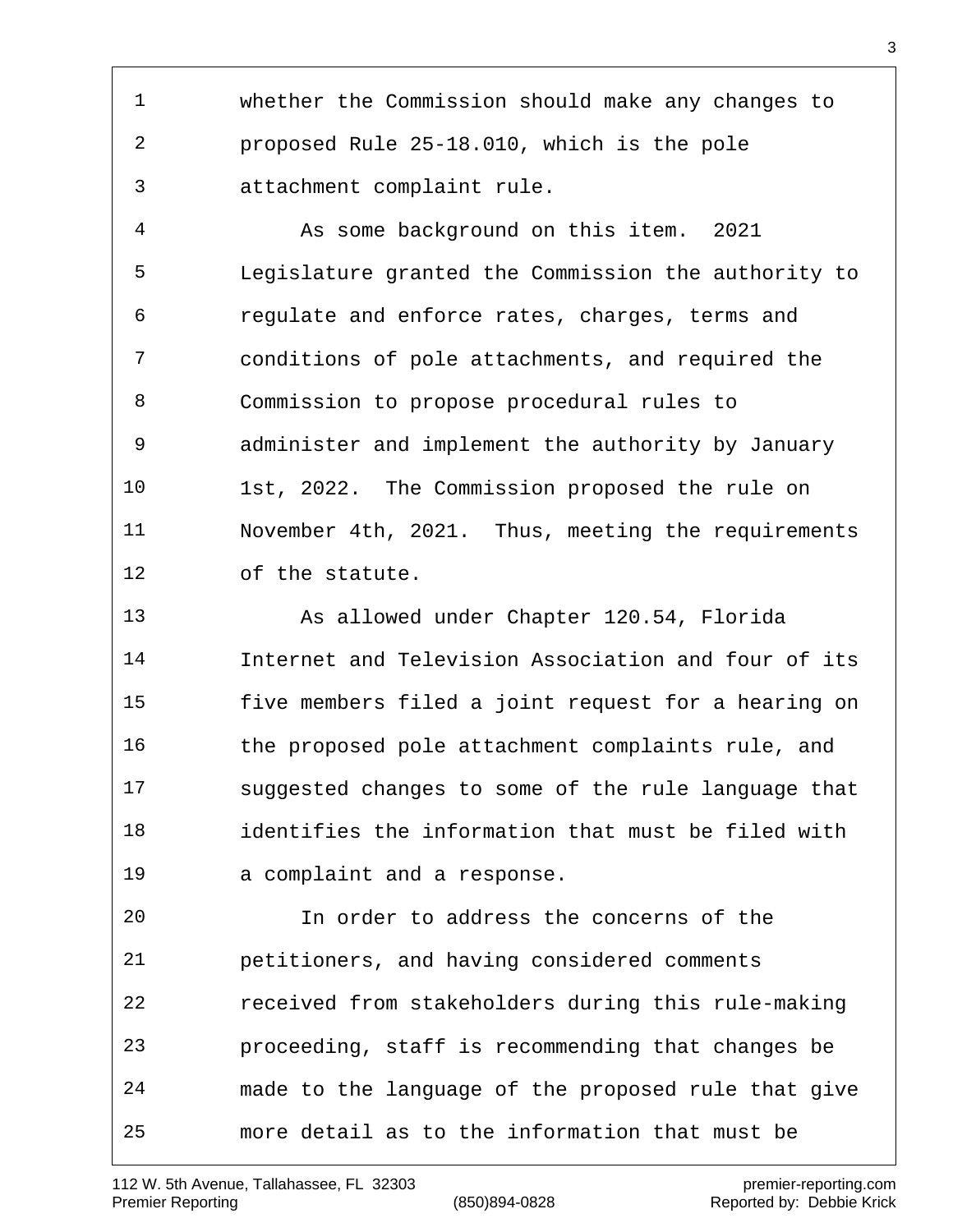filed with the complaint in the response. These recommended changes do not change the intent of the proposed rule language, which is to identify, for the staff and the Commission, information that must be included in a complaint and in a response under Section 366.048, Florida Statutes. Further, staff believes that these recommended changes are consistent with the Commission's authority and the directions given by the Legislature to adopt a procedural rule to administer and implement Section 366.048, Florida Statutes. The purpose of this rule hearing is for the Commission to decide whether to make changes to proposed Rule 25-18.010. Although, this is an agenda item, it is also a hearing on the proposed rule pursuant to 120.54(3)(c)1. At this hearing, affected persons may present evidence and argument on the issues Your Honored consideration under consideration, and ask questions of staff. The following person's are here to address the Commission: Floyd Self, representing petitioners Florida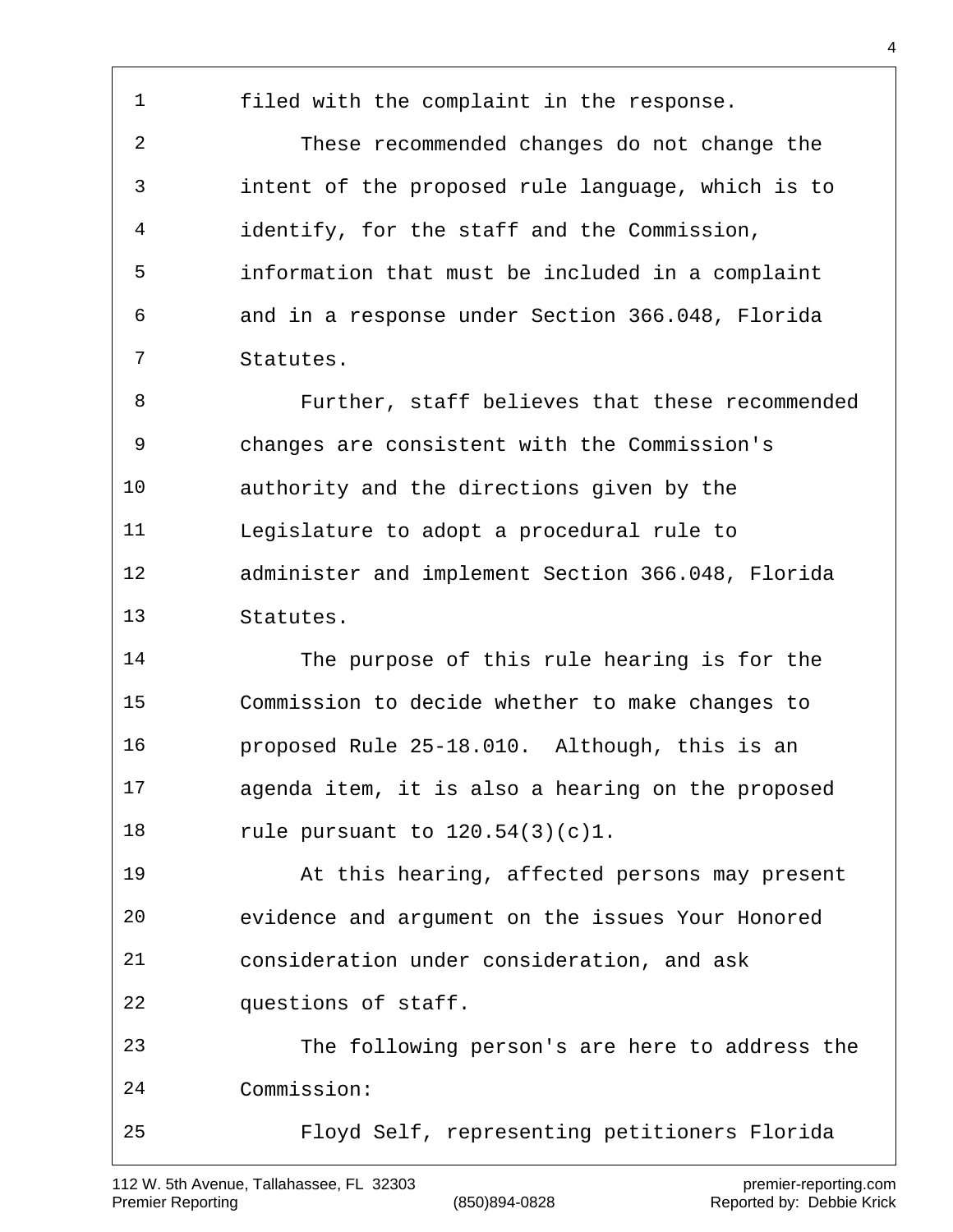| $\mathbf{1}$ |                                                     |
|--------------|-----------------------------------------------------|
|              | Internet and Television Association, Atlantic       |
| 2            | Broadband Miami, LLC, Charter Communications, Inc., |
| 3            | Comcast Cable Communications, LLC, and Cox          |
| 4            | Communications Gulf Coast, LLC.                     |
| 5            | Maria Moncada representing FPL.                     |
| 6            | Jeff Wahlen representing TECO.                      |
| 7            | Stephanie Cuello and Matt Bernier representing      |
| 8            | Duke Energy.                                        |
| 9            | And Jon Moyle representing AT&T. And Tracy          |
| 10           | Hatch representing AT&T also I see.                 |
| 11           | Staff is available to respond to questions or       |
| 12           | comments on the rule.                               |
| 13           | CHAIRMAN FAY: Great. Thank you for that             |
| 14           | summary, Ms. Cowdery.                               |
| 15           | For the interested persons, I will start on         |
| 16           | the left here with you, Ms. Moncada, and then I     |
| 17           | will allow each to -- or each interested persons to |
| 18           | address the Commission.                             |
| 19           | I will ask that you be mindful of the time          |
| 20           | since we do have a number of folks here today to    |
| 21           | speak, and just make sure your comments are related |
| 22           | to the rule at issue.                               |
| 23           | With that -- oh, in recognition as interested       |
| 24           | persons, you are also allowed to ask staff          |
|              |                                                     |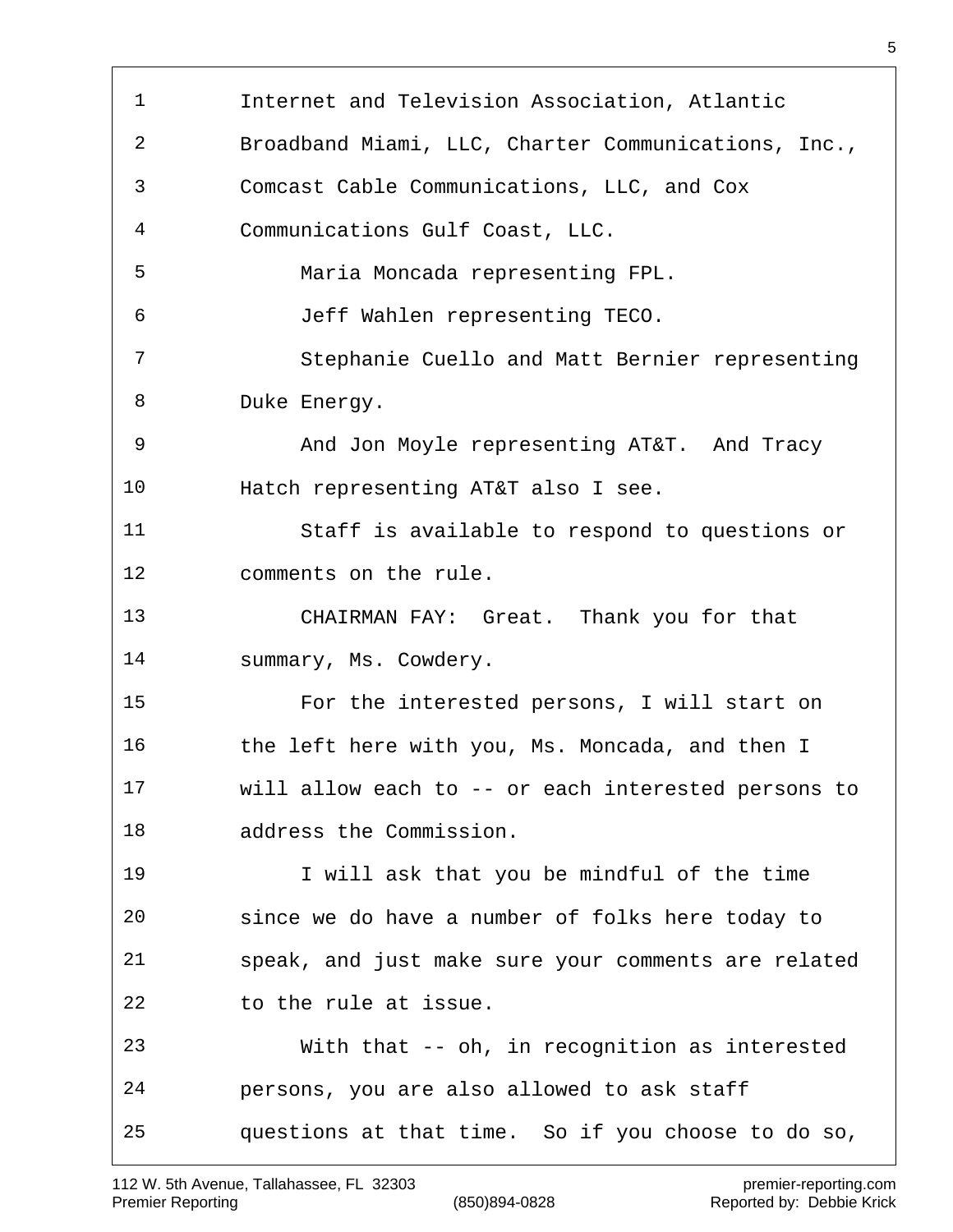please just let me know, and then we will allow you to have a direct line for those questions. With that, Ms. Moncada, I will allow you to address the Commission. MS. MONCADA: Good morning, Chairman Fay and Commissioners. Thank you. I will be brief. FPL supports the staff recommendation to make 8 the edits to subsections  $(1)(f)$  and  $(4)(b)$  of the proposed pole attachments complaints rule as is laid out in Attachment A to the staff recommendation. The proposed edits keep intact the statutory intent of Section 366.04(8) of the Florida Statutes regarding the applicability of FCC rules and orders, as well as a party's statutory right to rebut the application by presenting competent, substantial evidence that, quote, "an alternative cost-based pole attachment rate is just and reasonable, and in the public interest." Commissioners, the revised rule language provides more specificity regarding the type of information that the parties must include in their pleadings in order to assist the Commission in carrying out its statutory duty to regulate and resolve pole attachment complaints.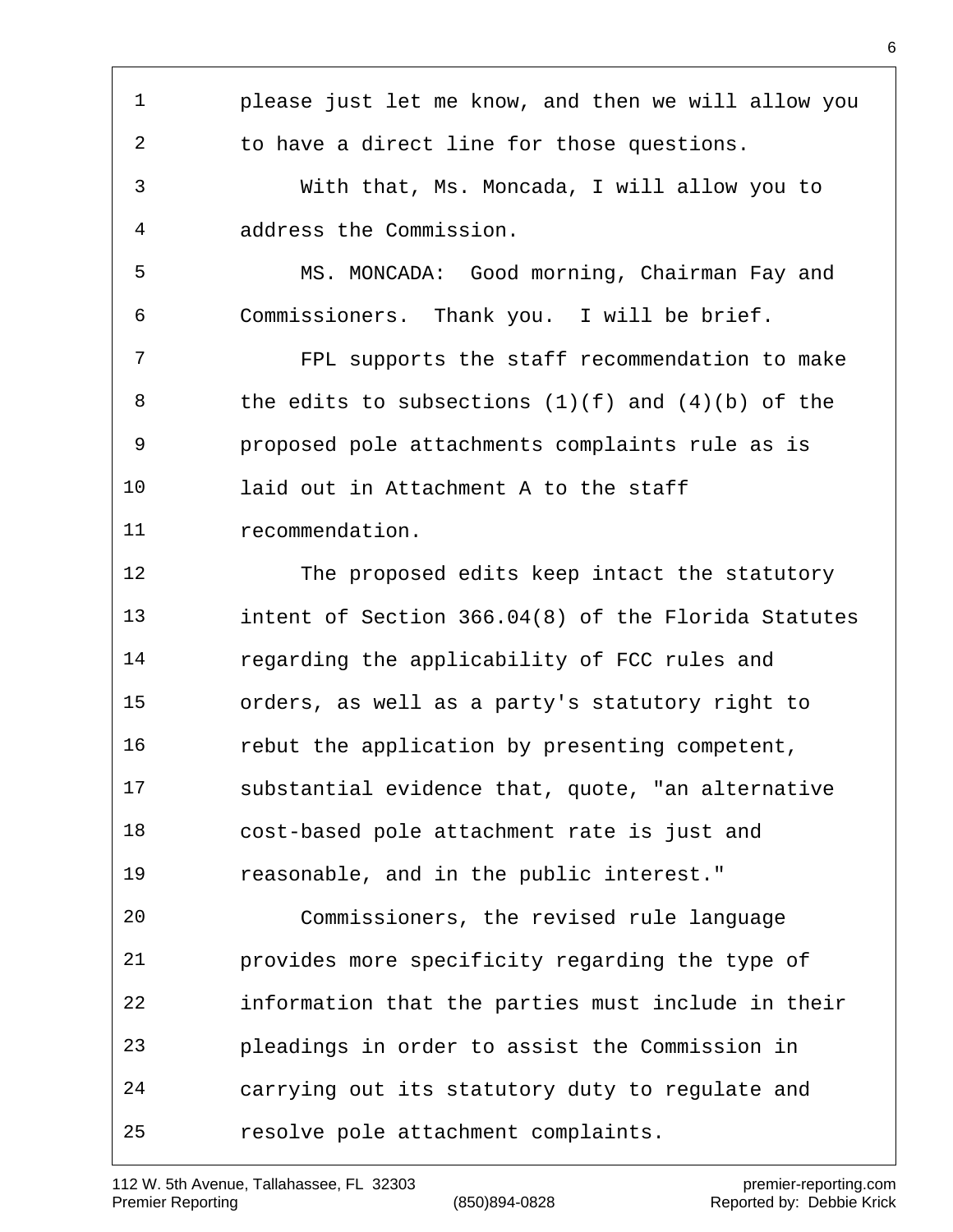| $\mathbf 1$    | I would be remiss if I didn't take just two         |
|----------------|-----------------------------------------------------|
| $\overline{2}$ | seconds to thank staff for all of the work that     |
| 3              | they did in trying to resolve the pending petition, |
| 4              | and to develop language that will avoid the need    |
| 5              | for further proceedings. And for all of these       |
| 6              | reasons, FPL supports the staff recommendation.     |
| 7              | Thank you.                                          |
| 8              | CHAIRMAN FAY: Great. Thank you.                     |
| 9              | Ms. Cuello, you are recognized.                     |
| 10             | MS. CUELLO: Good morning. Duke Energy               |
| 11             | understands the proposed rule is consistent with    |
| 12             | tracking the statute, in particular that the        |
| 13             | precedential nature of the rules, orders and        |
| 14             | appellate decisions of the FCC do not bind this     |
| 15             | commission, and therefore, we do not have any       |
| 16             | concerns with the rule.                             |
| 17             | And we also appreciate staff being able to          |
| 18             | answer all the questions we had throughout this     |
| 19             | process.                                            |
| 20             | CHAIRMAN FAY: Okay. You were efficient, Ms.         |
| 21             | Cuello. Thank you.                                  |
| 22             | Next we will move on to TECO, Mr. Wahlen.           |
| 23             | MR. WAHLEN: Good morning, Commissioners.            |
| 24             | Jeff Wahlen on behalf of Tampa Electric Company.    |
| 25             | Tampa Electric generally supports the staff         |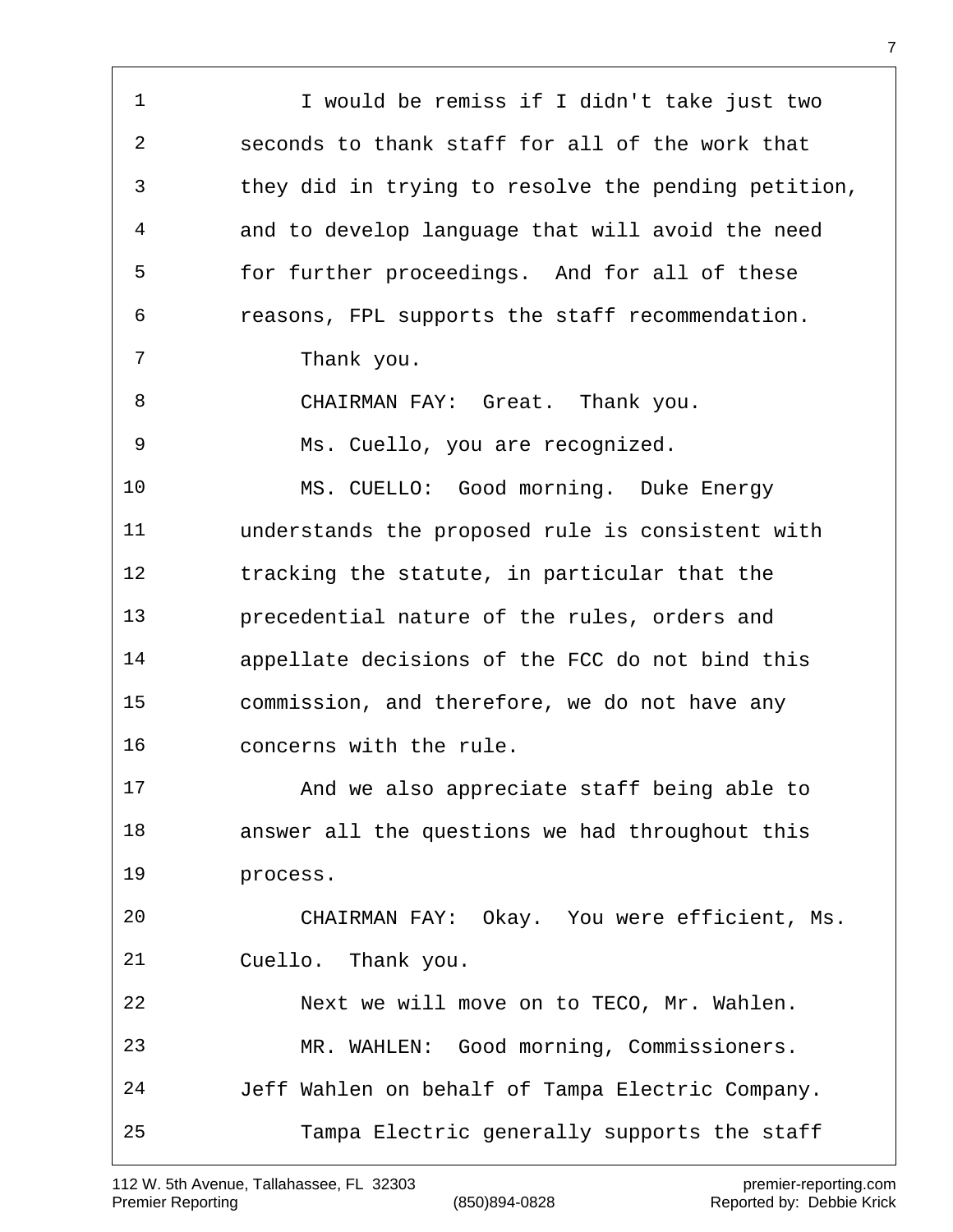recommendation. We really appreciate all the hard work that the parties and the staff put into the rule. We had a couple of little changes that we might have made, in particular, the word applicable in the rule; but on balance, we think that the rule fairly levels the playing field. It's a procedural rule and it does not require the Commission to follow the FCC rules decisions, and so forth.

 So we are okay with this. I know that there were some proposed changes filed by one of the parties, AT&T, last night. We haven't had a lot of 12 time to think about them. I hope that as this unfolds, we will have a chance to react to those.

 We are okay with the rule as proposed, but if we are going to start making some changes, Tampa Electric might want to start making changes, and it could get pretty complicated in a hurry. So at bottom, we are okay with the rule as provided, with the clarification that it does not require the Commission to follow the FCC rules and regulations in all instances; that there is room for alternatives. CHAIRMAN FAY: Great. Thank you. MR. WAHLEN: Thank you. CHAIRMAN FAY: Thank you very much.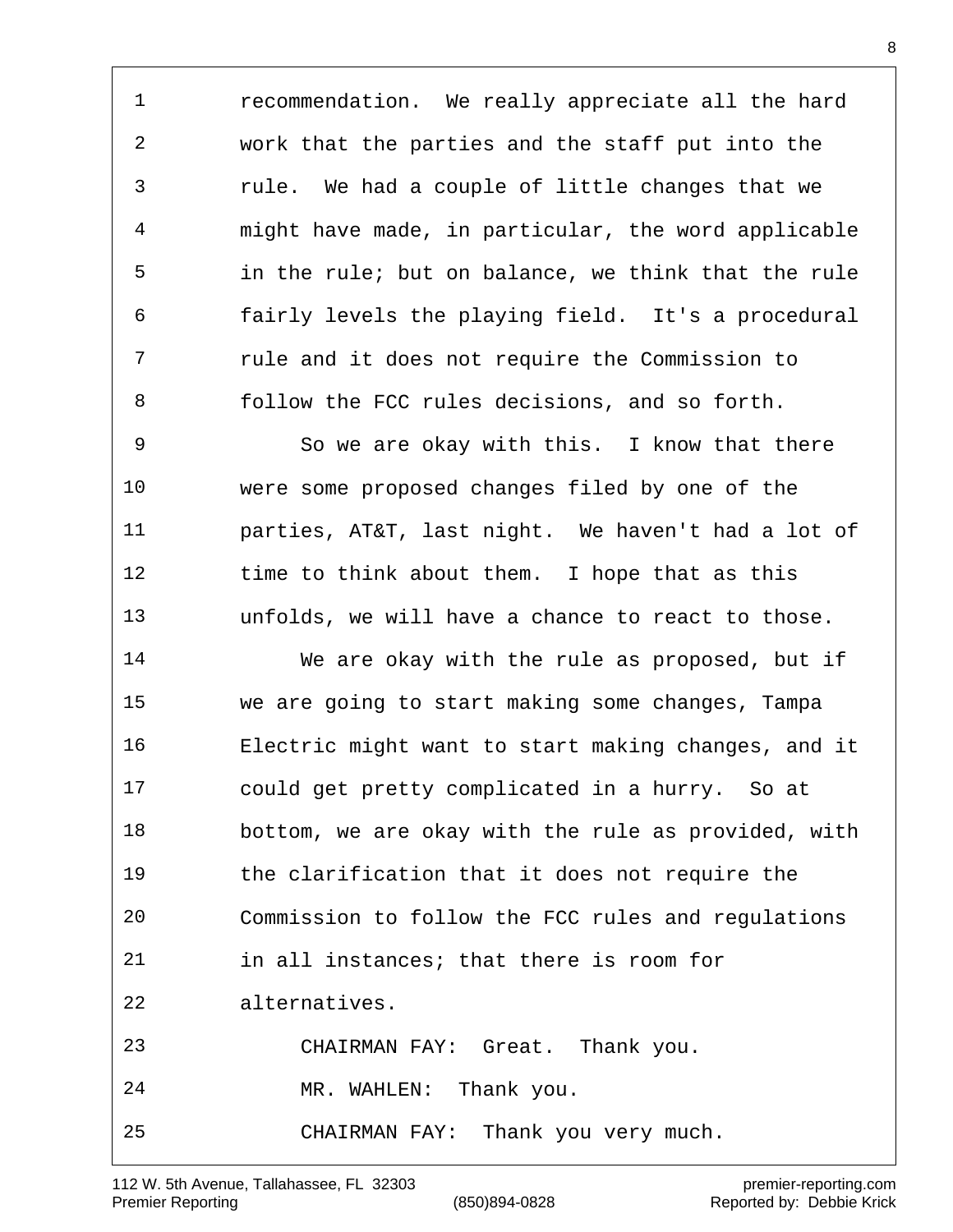| 1  | Next, Mr. Self.                                       |
|----|-------------------------------------------------------|
| 2  | MR. SELF: Thank you, Mr. Chairman. Floyd              |
| 3  | Self and Brooke Lewis of the Berger Singerman Law     |
| 4  | Firm on behalf of petitioners in this matter who      |
| 5  | have already been identified.                         |
| 6  | We support the staff recommendation, and if I         |
| 7  | may, I just have two brief comments.                  |
| 8  | First, I would like to thank the Commission           |
| 9  | staff for agreeing to work with us, especially the    |
| 10 | General Counsel, Mr. Hetrick. As we worked on         |
| 11 | drafting the petition request for the hearing in      |
| 12 | this matter, it became abundantly clear to me that    |
| 13 | if we could just sit down and talk about the          |
| 14 | statute and what it requires with respect to this     |
| 15 | procedural rule, that we ought to be able to          |
| 16 | overcome the differences that we had had up to that   |
| 17 | point in time. And Mr. Hetrick, and Ms. Cibula,       |
| 18 | and Ms. Cowdery were very generous with their time    |
| 19 | in affording us the opportunity to sit and talk       |
| 20 | with them about the statute and what it means. And    |
| 21 | as a result of that discussion process, you have      |
| 22 | the amended rule that's before you today.             |
| 23 | And with respect -- that's the segue to my            |
| 24 | second point, which is the rule is not perfect.<br>It |
| 25 | doesn't have everything that if we lived in           |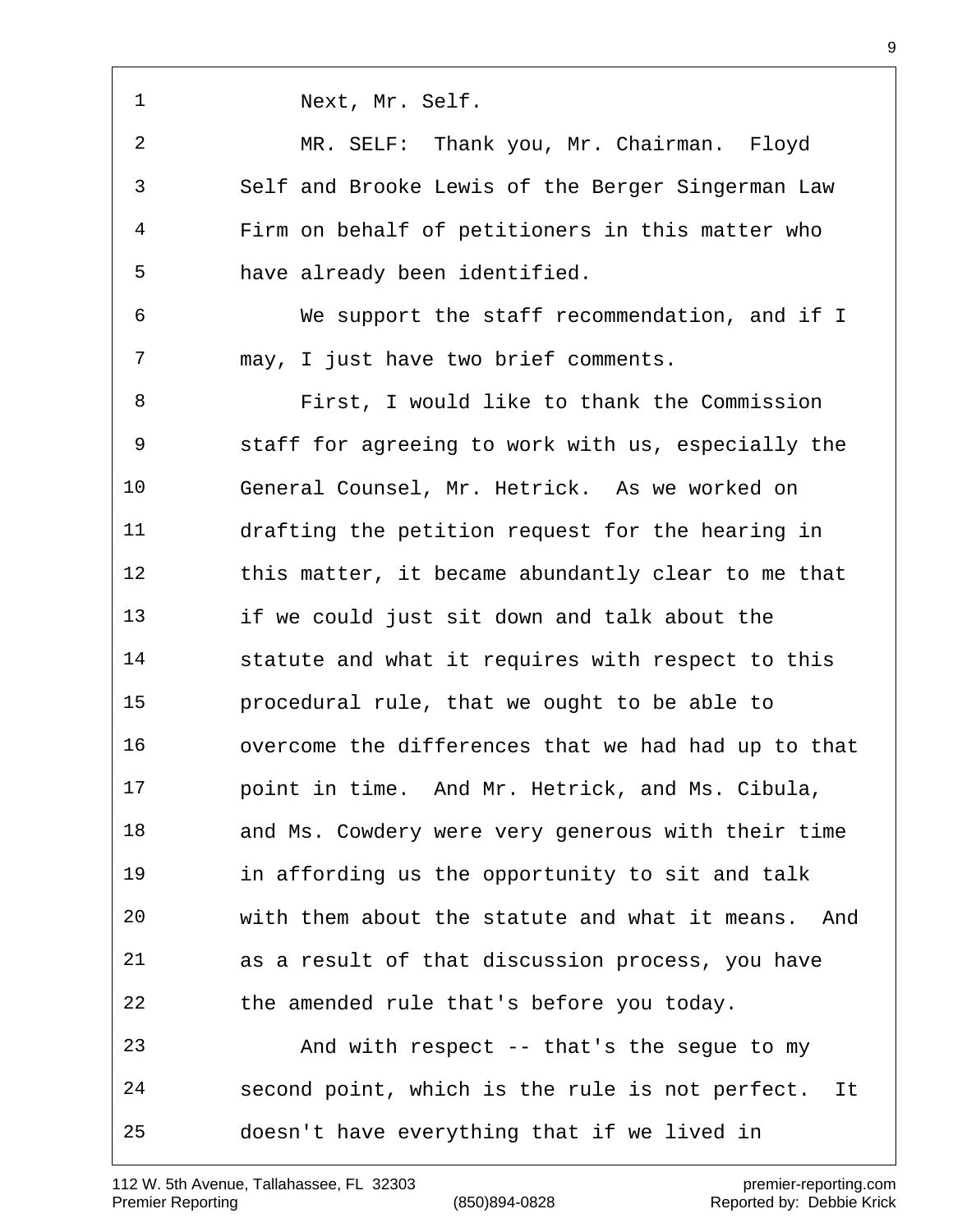isolation and could control things would put in the rule, but nevertheless, the rule does reflect a reasonable and efficient compromise that will enable future pleaders under this statute to be able to plead their cases consistent with the statutory intent. So therefore, we wholeheartedly support the staff recommendation, and recommend 8 that you approve this amended rule. Thank you. CHAIRMAN FAY: Great. Thank you. 11 And next up, Mr. Moyle. MR. MOYLE: Thank you, Mr. Chairman. Thank you, Commissioners, for giving me the opportunity to share some comments and thoughts. For the record, Jon Moyle with the Moyle Law Firm, representing AT&T. And Tracy Hatch with AT&T is with me, and serving as co-counsel in this matter. Let me just spend a minute with some background. I appreciate the staff introduction of the matter. And this is a little different, a little unusual. I have been to a lot of Agenda items, and I have heard people ask questions of the Commission, of staff, and rarely do you get the chance to do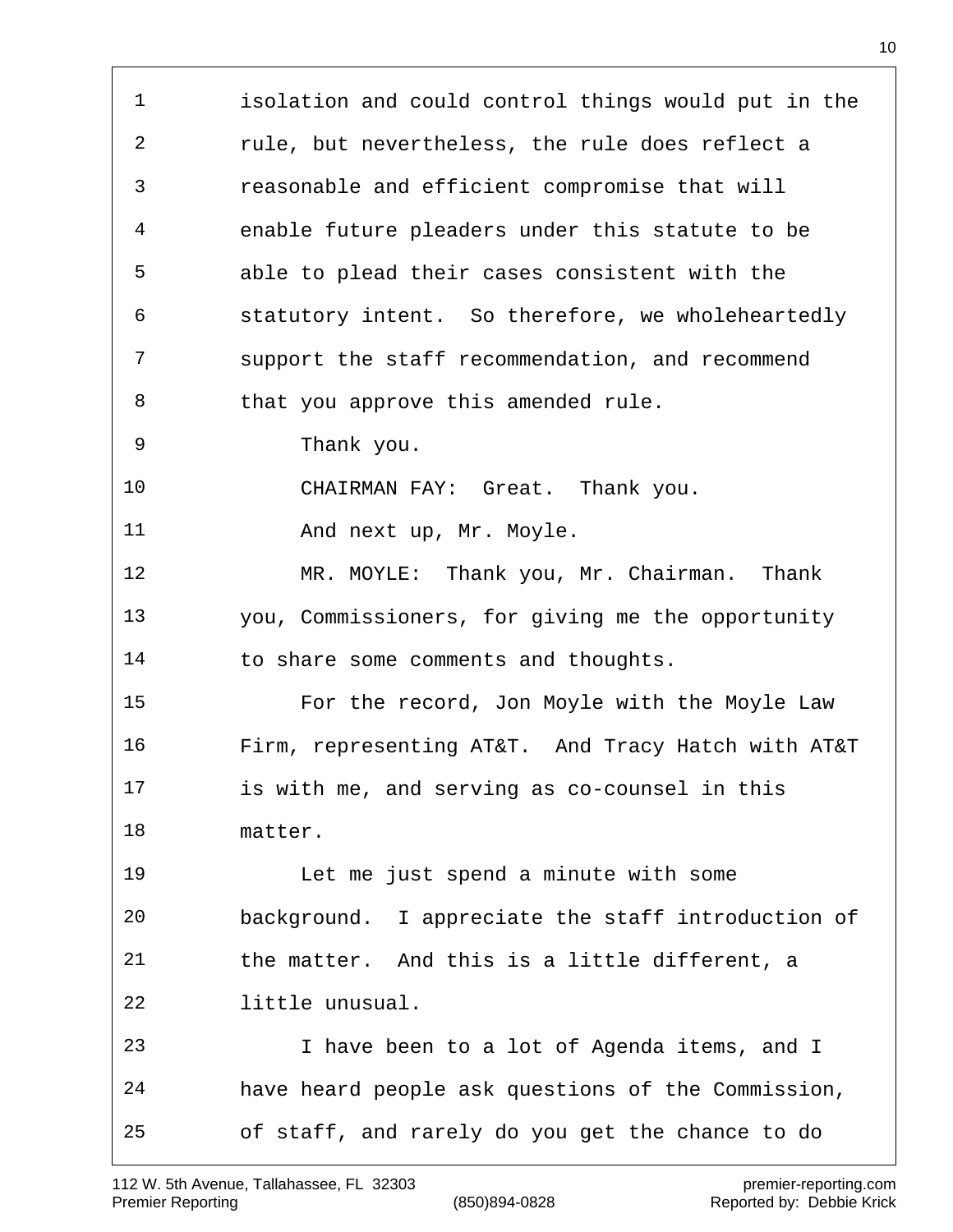this. And in this rule hearing, I think we will have just a few questions for staff at the end. So that's one difference.

 Another difference, as you have heard the discussion, Mr. Self representing FIT, and FPL, Maria Moncada, were able to have some discussions and come up with an accord with respect to some language. And oftentimes, when you are presented with an accord, or a settlement, your decision is to approve it or not. And there is often language 11 that says if you don't approve it, the deal is off. That's not the case here. This is a rule-making proceeding, and I think the collective objective of the group is to get the rule as best it can be, and in the best shape that it can be.

 AT&T has some suggestions that we want to talk with you about. We were not part of those discussions, and, you know, today is the hearing. We have met with your legal staff and shared a lot of these concepts with them. And, you know, the suggestion was, come present them to the Commission. So that's what we are doing today, and we will walk, you know, walk through that. TECO's comments, you know, it sounded like they may have a couple of improvements as well.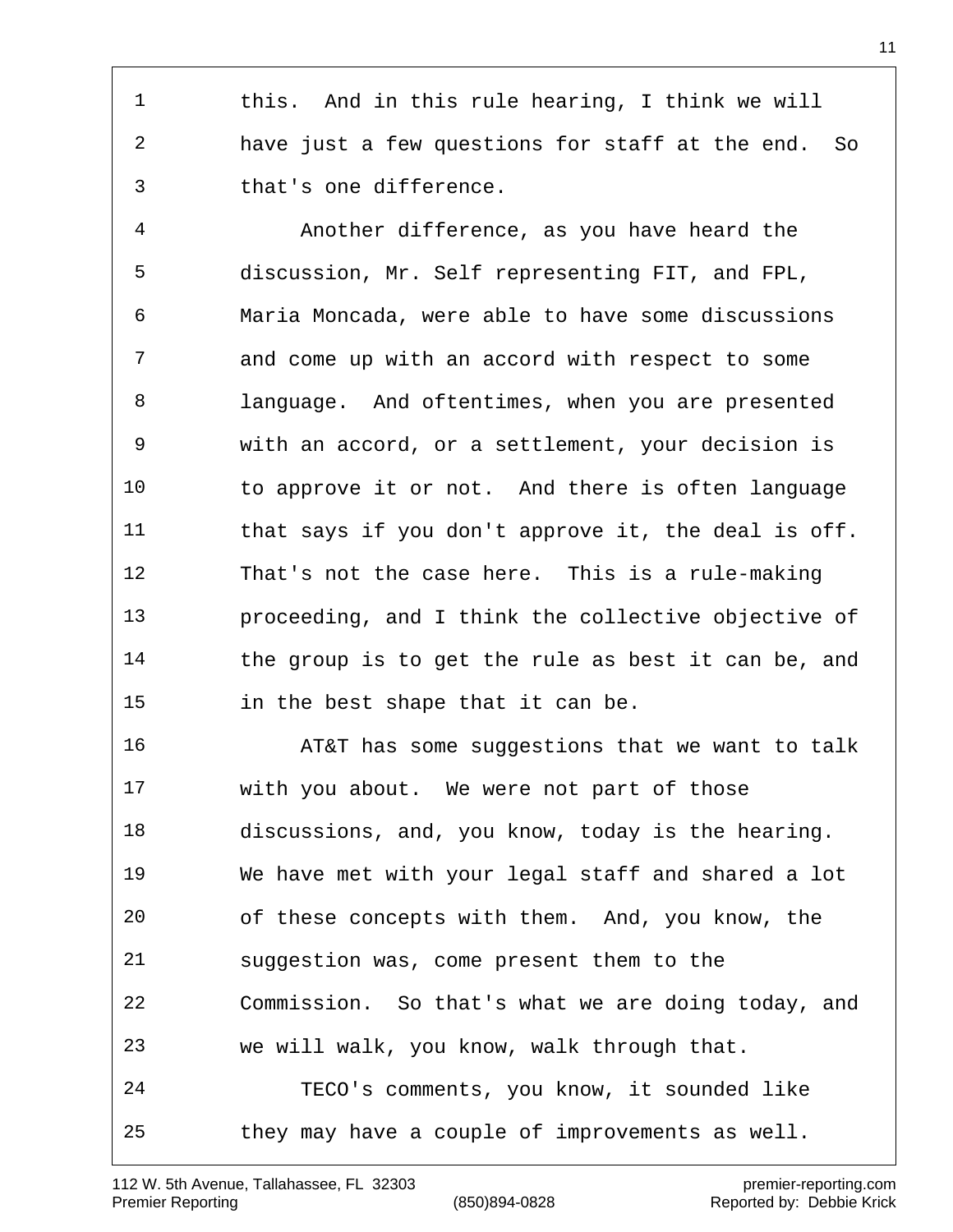And what we are presenting today, we believe, are improvements to the rule, and are consistent with what staff has said this rule is about, which is to provide additional specificity, additional clarity.

 So if there are ways to be more precise and be more clear in a draft rule, I think that should be done. And I am fond of the saying that, you know, let's get it right, not fast. And so to the extent that there are provisions that you believe warrant a change, you are here on changes anyway. The first set of changes were done through discussions with two parties. These proposed other set of changes are the result of us looking at the staff recommendation and coming and saying, you know, 15 this is probably a better word here.

 So I am going to, if I may, Mr. Chairman, spend a few minutes and kind of walk through in detail the recommended changes that AT&T is putting forward. I -- when we did this with staff, it was a little confusing, at least to me anyway, because it was red lines on top of red lines, and we undertook to put together a document that was color coded with respect to the proposed changes that we have. I believe that you have copies of these. We've provided these to staff, your staff, and we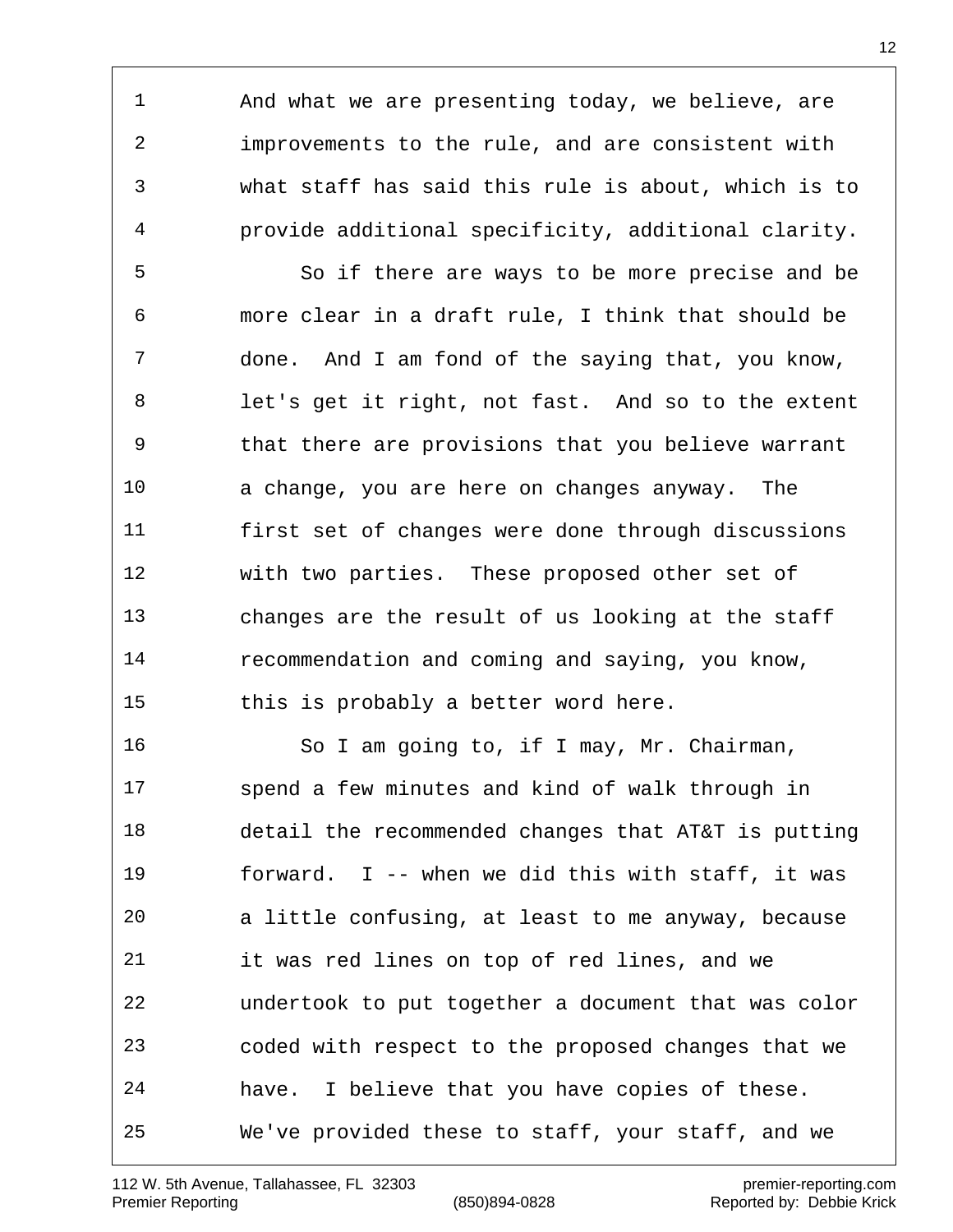have also filed it last night. We also have a stack of copies of what I would like to walk through over there. I have some additional copies. If you all don't have any and want to have a hard copy in front of you as I walk through it, I can either approach you or have somebody pass these out. Whatever your pleasure is.

8 CHAIRMAN FAY: Sure. Thank you, Mr. Moyle. Let me make sure at least the Commissioners have -- you do not have a copy. If we can have maybe one of our folks grab that for you, and then make sure everybody else has a copy, correct. Ms. Cowdery, staff has a copy also?

Great. With that, everyone has a copy.

 All right. Mr. Moyle, if I could, I would **just ask you to be somewhat succinct in each of**  these, because it looks like there is six of them 18 that you are presenting to us, and then, of course, the Commission can ask questions or interject. And then at the end of your description, I will allow you to ask questions of staff at that time. MR. MOYLE: Okay. Thank you. So the first change that we suggest is the proposed staff recommendation uses the word if the complaint involves, and also it also, further down,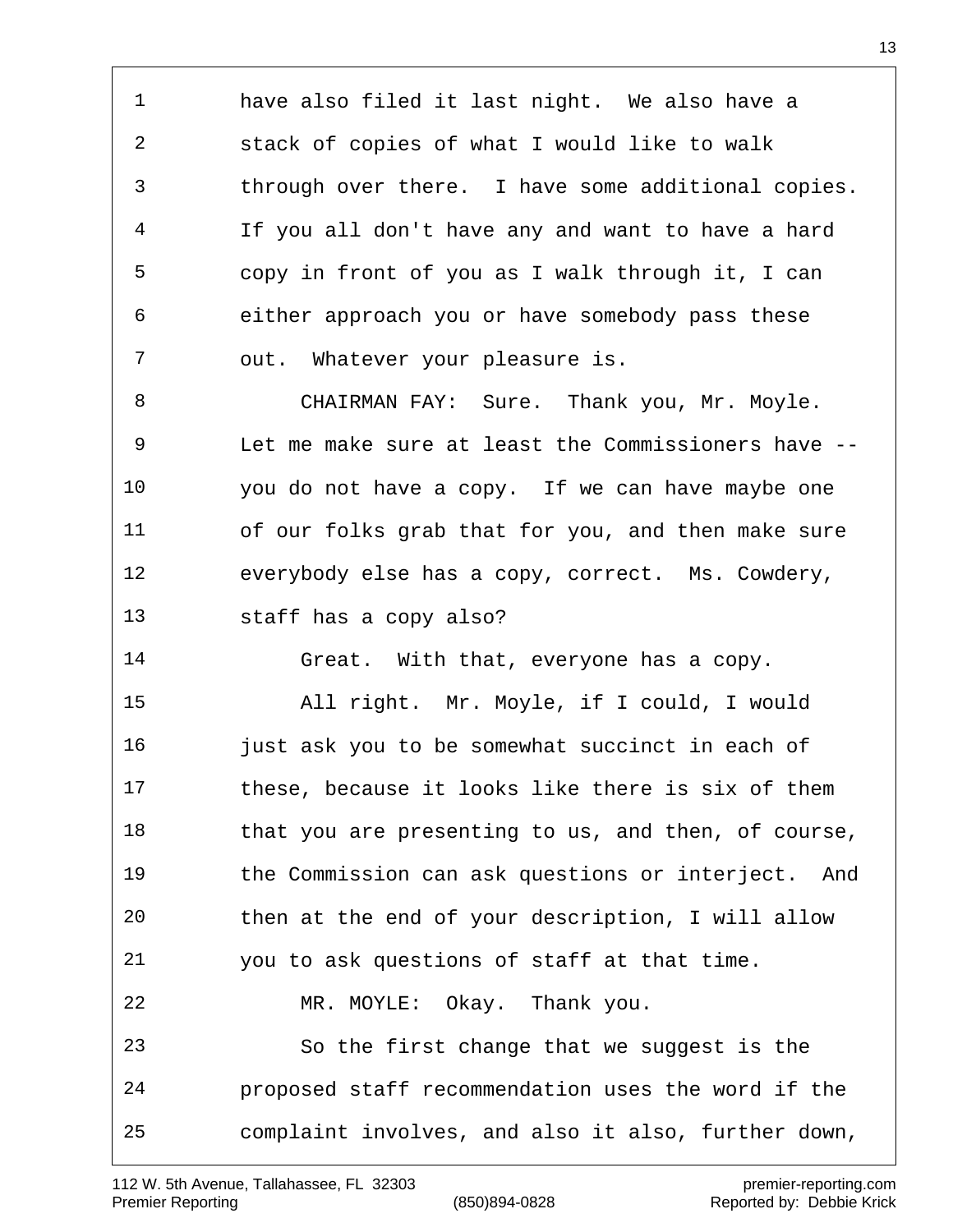1 the two words highlighted in green, it says: If 2 the complaint proposes. We think those words are not as precise, not as specific as request; and that, again, this has been described as a rule to help people plead and set forth their case. And in pleadings, you have prayer for relief, where you request what you want the Commission to do. And we think that the use of the word request, as indicated on the document that I handed out, in green, is the better choice, is more specific and consistent with what staff has said is the objective of the rule.

 The second change is the insertion of the words just and reasonable before rates. That's used in the statute. I think it's important that we be clear, that we be precise.

 In some discussions leading up to this, I have heard it said, well, everybody knows it has to be **just and reasonable rates.** It's implicit. Well, if that's the case, then I would respectfully suggest that we insert the words just and reasonable there, as indicated on the document in the yellow.

 The third suggestion is to insert the word charges where it's shown in the -- this is kind of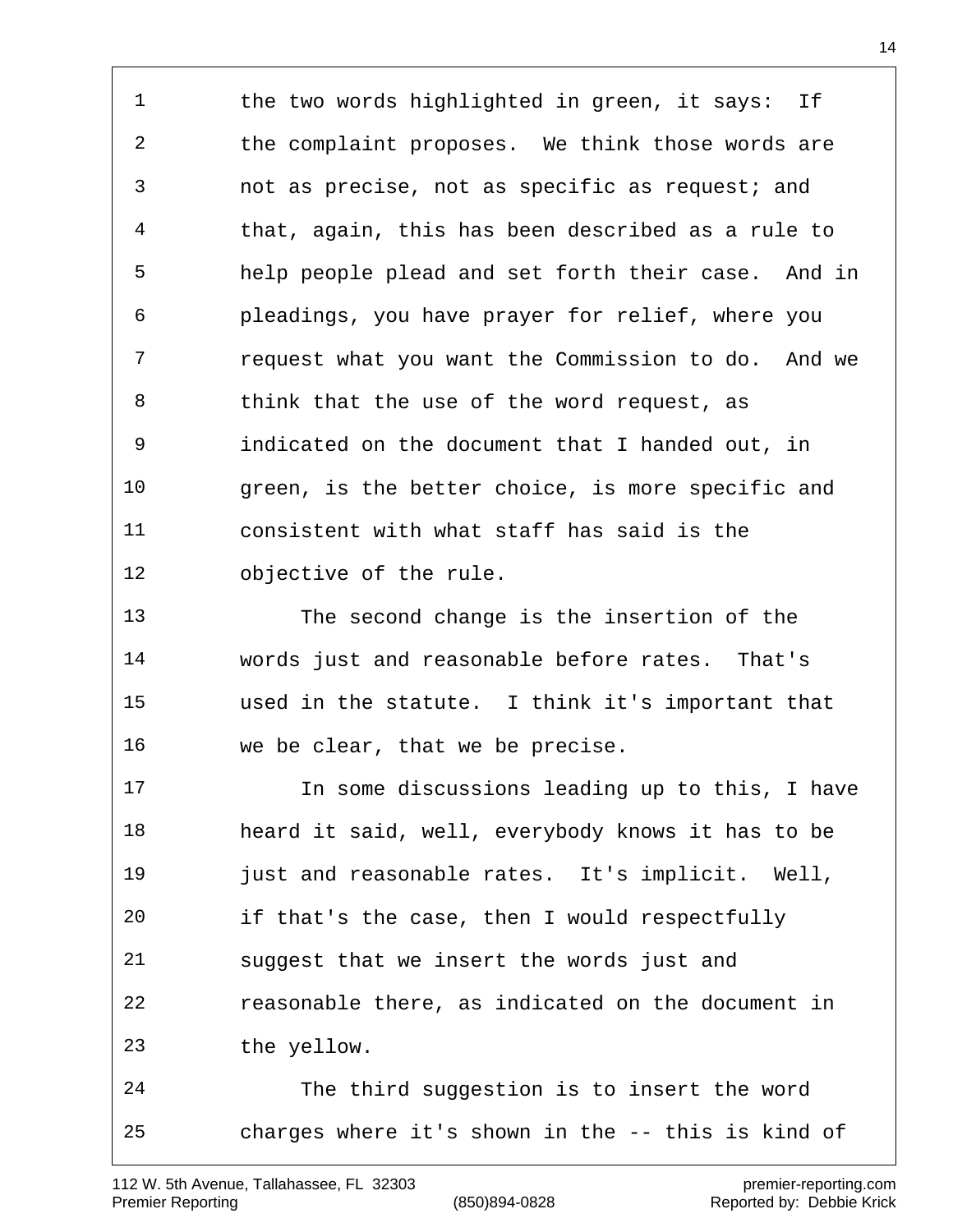a gray-ish color. And that's consistent with the use of the word charges just above that. The statute uses the word charges. And by not including it there, in the rule, I think it raises more questions. Why is charges not picked up in a parallel construction as originally set forth? So 7 that's the point on No. 3.

8 No. 4, the staff suggestion, it talks about FCC orders of appellate decisions and rules that are based upon. Based upon, in our view, is loose and not as precise, and not as tight as the phrase 12 required by the FCC.

 And required by, you could say, well, that's pretty tight, but the Legislature made clear that that should be the case. And I will just reference you that they had said that it would be shall. The Legislature uses the mandatory word shall, and it says that the Commission shall apply the decisions and orders of the Federal Communications Commission and any appellate court decisions reviewing an order of the Federal Communications Commission. So we think that the use of the legislative language was clear. We think shall has meaning, and our suggested change here should be adopted. The next one is with respect to the insertion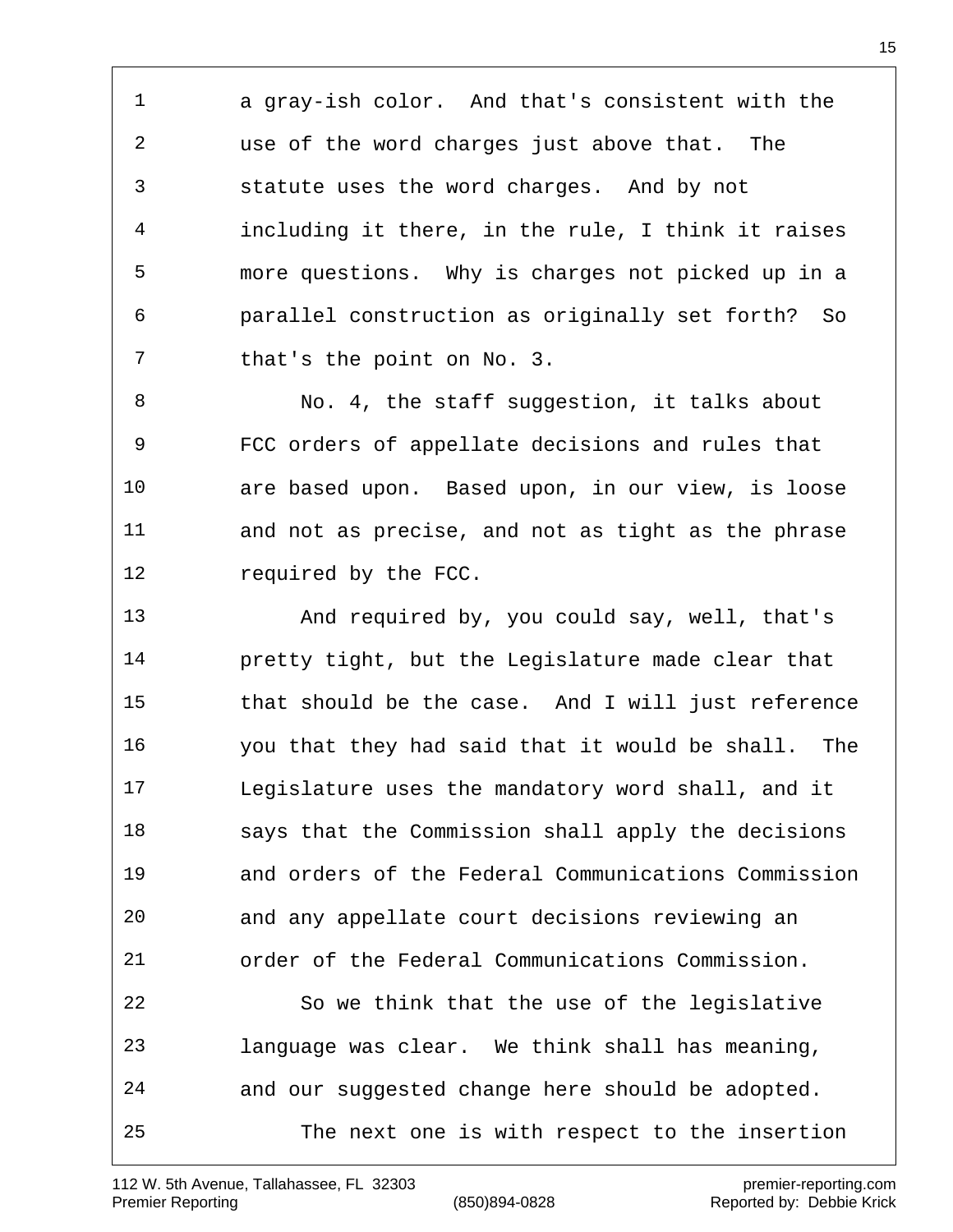of the word decisions about the FCC authority. Decisions is a word that is used in the statute. It should be along with orders and appellate decisions and rules. And I think that that, again, is consistent with the statute. It provides additional clarity and specificity and should be put in.

8 And the last one in the gray language relates to stating, in detail, the legal and factual basis for its view that the alternative methodology yields a cost-based rate.

12 And I think at a high level, the best way to explain this requested change is, is that the purpose of pleading is to let the Commission and let the other parties know what is being contended. What's being asserted. What's the case about? And in Florida civil procedure cases, there is a 18 requirement that you plead with specificity, and say here's what we want. Here are the details. Here's why we want it. Here's the law that supports it. General notice pleading has been disfavored, and we think that you should have additional requirements that detail be provided about the legal and factual basis for an alternative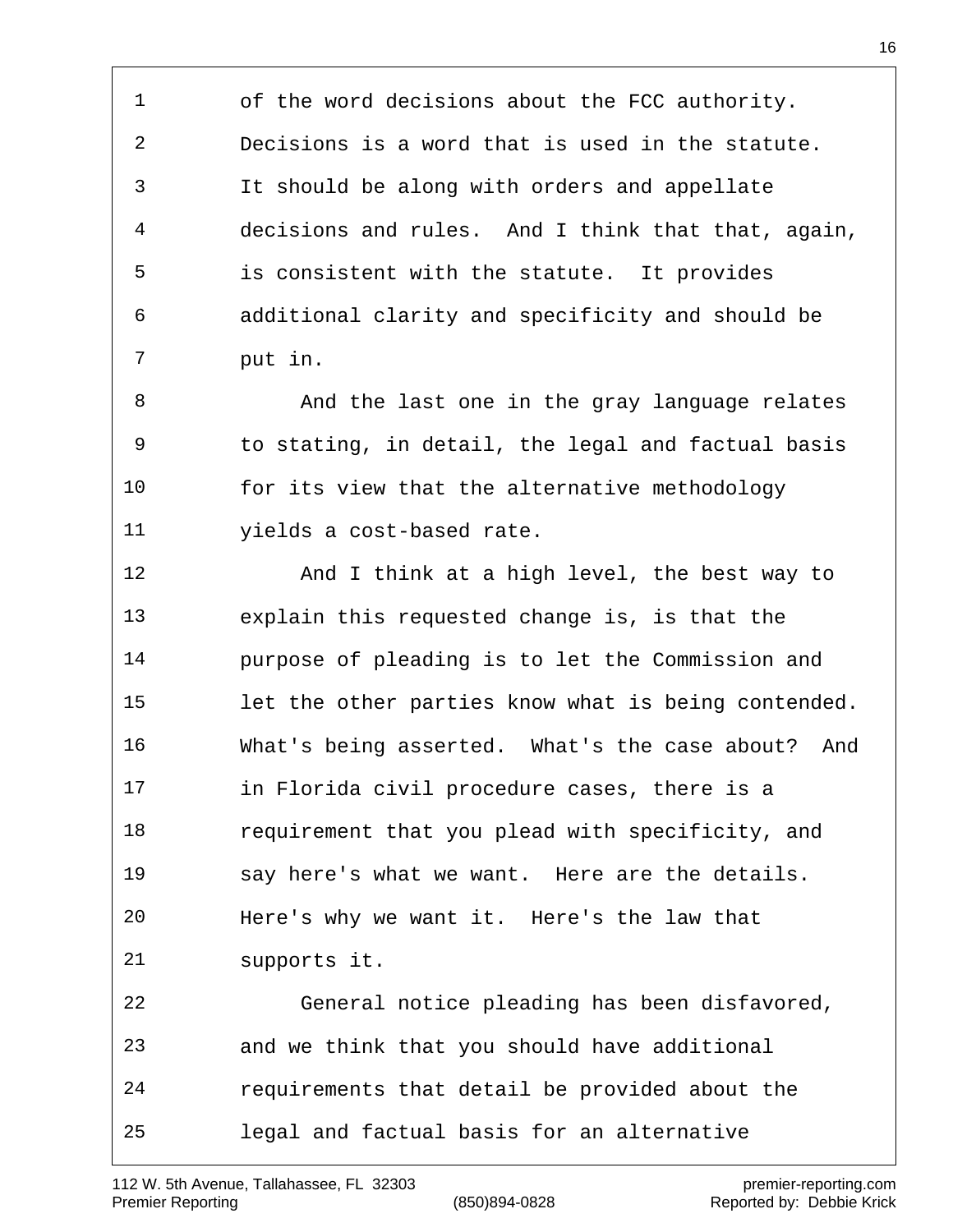complaint.

 So alternative complaint, there is -- you know, it's pretty wide open. And so to have a rule that says you don't have to set it forth in detail with specificity, we don't believe is the best approach or the best idea.

7 And I think we would also note that above, when it is talking about the FCC-based complaint, it uses the phrase, the complainant must identify the specific applicable FCC orders, rules or appellate decisions.

 So above, with respect to the FCC, there is a requirement to specifically identify FCC authority, but in this more amorphous approach with respect to the alternative, there is no similar requirement to assert it with specificity. So we think that is a good change that should be considered and adopted by the Commission.

 So those were the suggested changes that we have. I have walked through them pretty quickly, but I am happy to answer any questions that you may have. And if you do not have questions, then I have a few questions for staff under that portion of the agenda. CHAIRMAN FAY: Great. Thank you.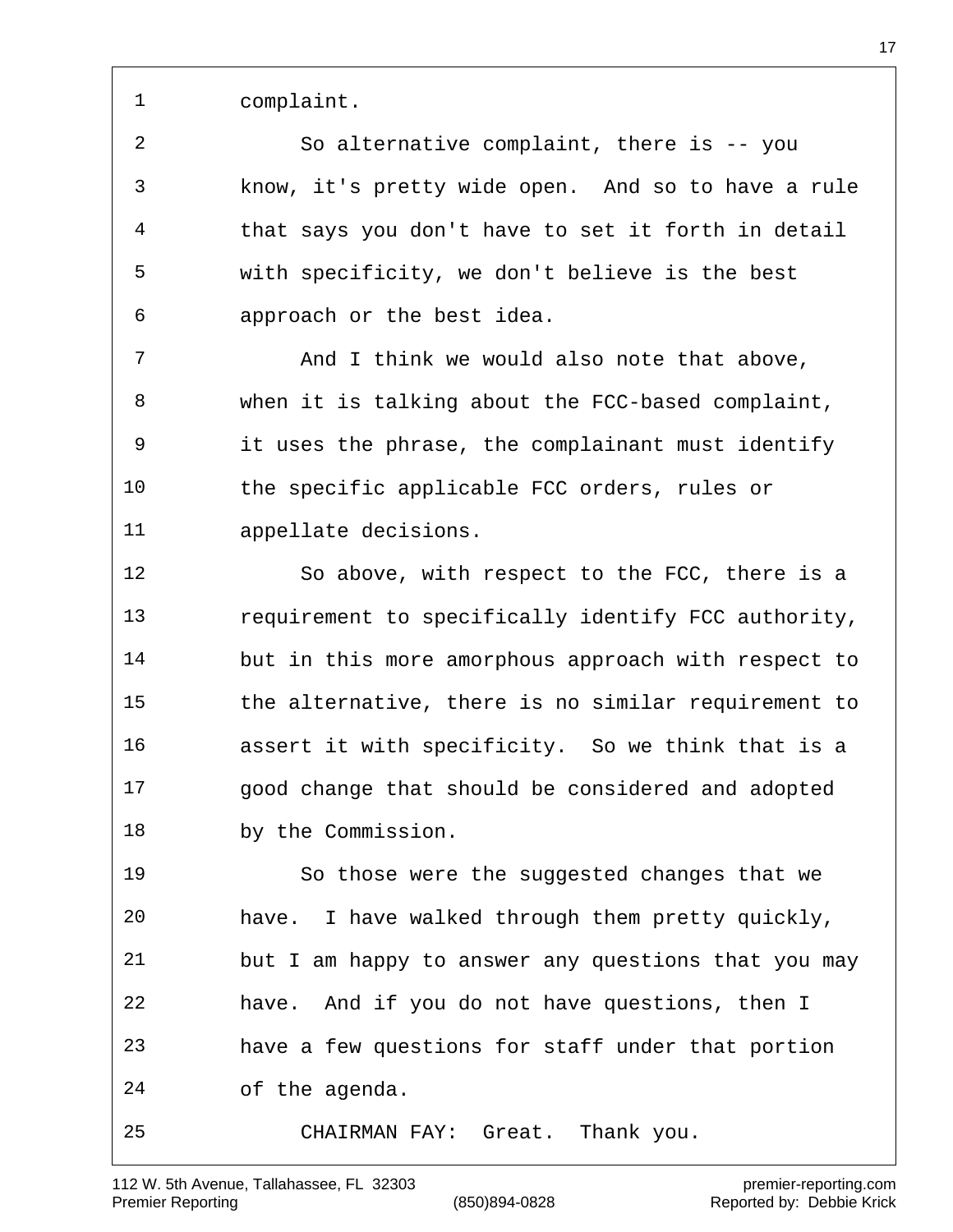And I know some of the other interested persons may want to respond to some of these, but what I would like to do first is just make sure the Commission doesn't have any specific questions based on Mr. Moyle's information that he submitted, and if not, then allow you to go ahead and ask your questions of staff.

8 Okay. Go ahead.

 MR. MOYLE: And just so we are clear, the questions don't necessarily have to do with this. They are questions about the rule, but this is a, you know, a rule hearing, and it's a procedural rule, so I have four or five just procedural type questions, if I could.

 CHAIRMAN FAY: Sure. You are not legally prohibited to do so, but recognizing that there was a workshop and a lot of discussion as to the whole time period that we've gotten up into here, I would ask you just to make sure they are material to proposed rule. MR. MOYLE: Yes. They will be related to the

rule that's before you today.

 CHAIRMAN FAY: Great. Thank you. MR. MOYLE: The first question is, and this is addressed to legal staff probably, but whoever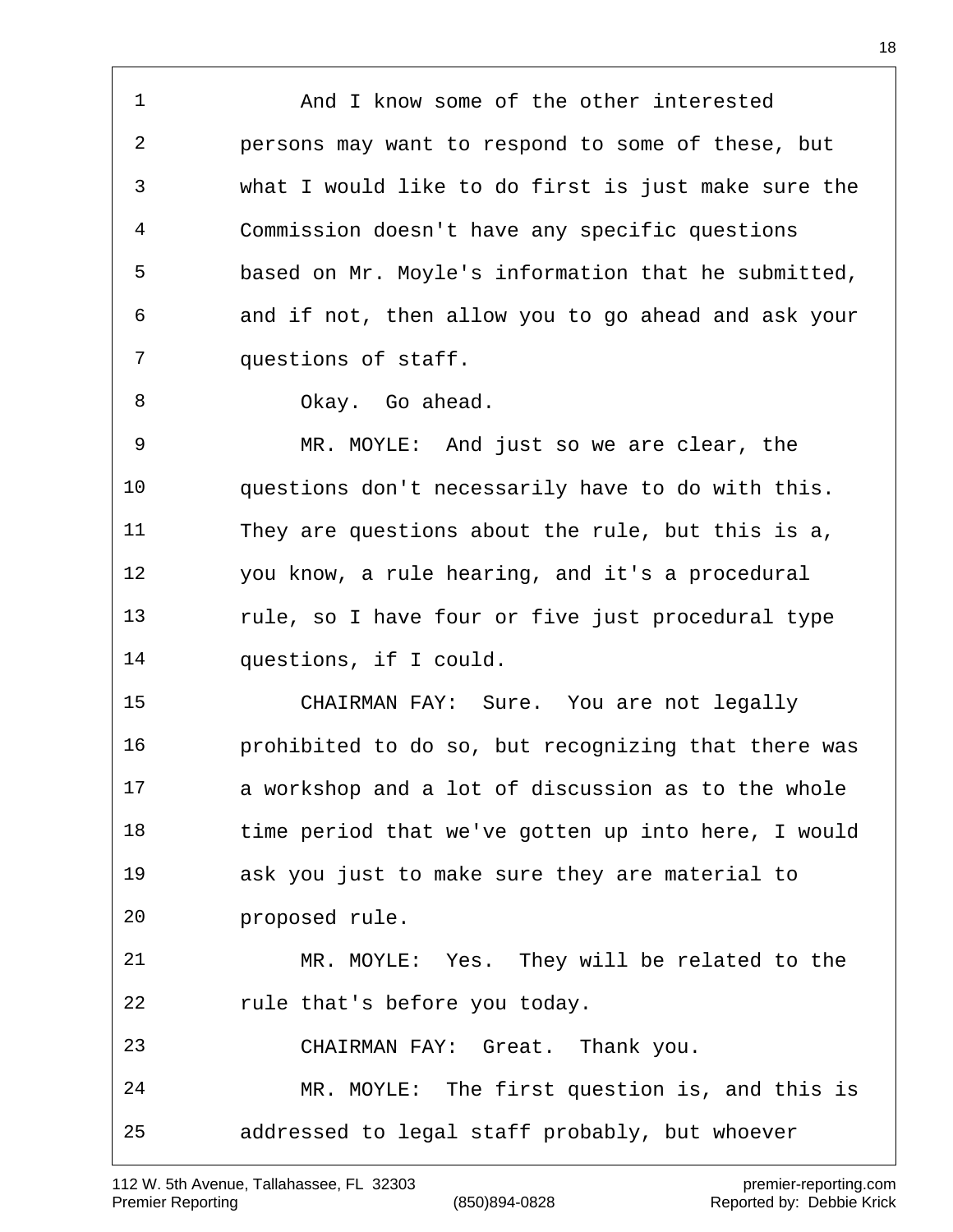wants to take it, I am not directing it to a particular person, is just confirmation that the rule is procedural in nature. Is, indeed, this rule proceed rule? CHAIRMAN FAY: Ms. Cowdery, you can respond without being recognized. Go ahead. MS. COWDERY: This is a procedural rule. You are correct. MR. MOYLE: Okay. And will a notice of change be filed for the changes that are discussed, any changes that are discussed and made? MS. COWDERY: If the Commission votes to make changes to the proposed rule, we will be filing a notice of change, yes. MR. MOYLE: Okay. And with respect to, you know, the statute sets up that there will be four cases that come before the Commission, and it has a pretty detailed process, and also the ability to set forth alternatives. Will the -- will a litigant have the ability to plead in the alternative, as is typically the case, so that you could plead maybe more than one alternative? MS. COWDERY: This isn't something that we really have discussed or thought about as part of this rule, so I am not sure that I can even answer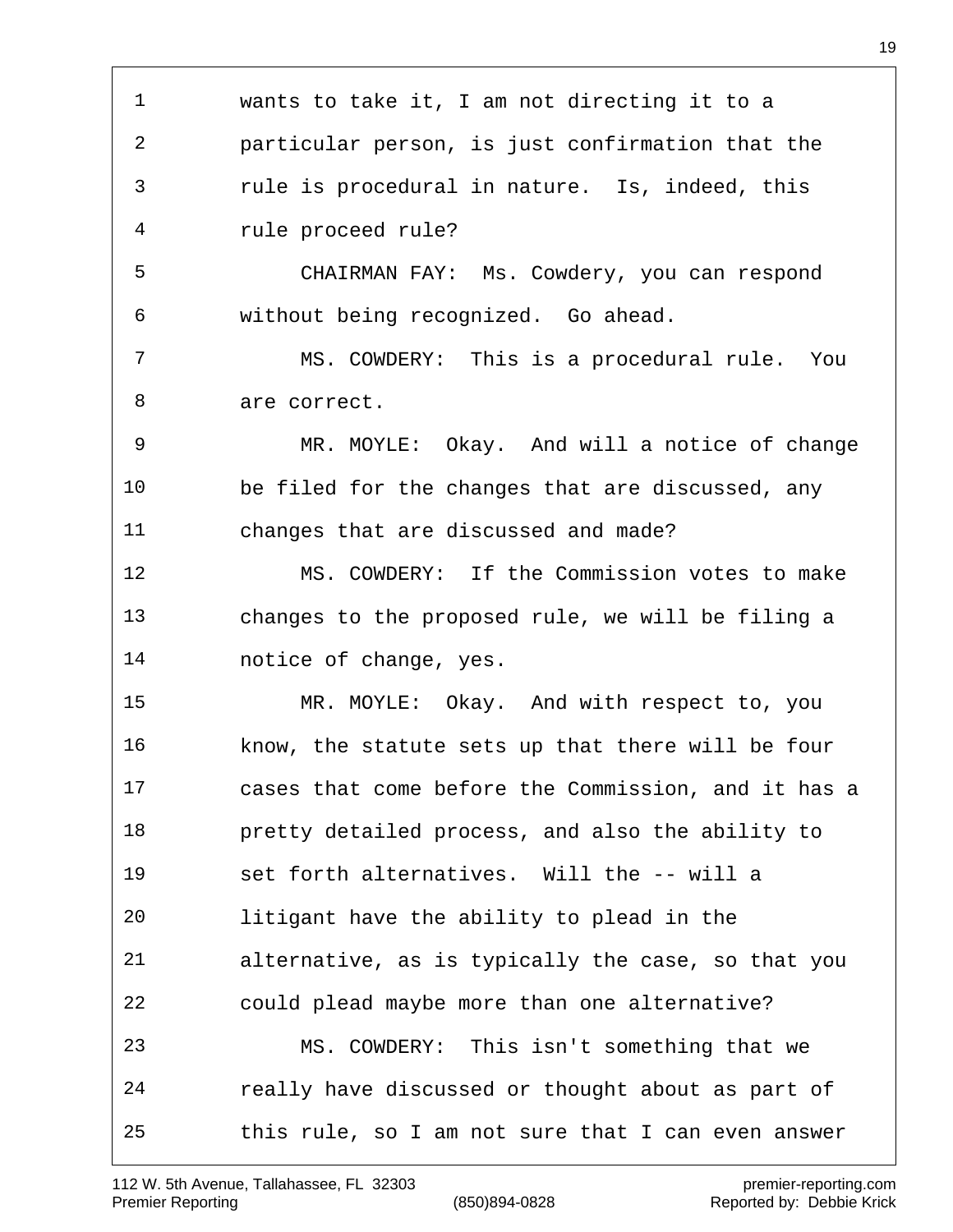1 that. We don't have any prohibition against that. MR. MOYLE: Is it contemplated with respect to the draft rule, when we talk about the FCC rules, orders or appellate decisions, that the Commission and litigants -- I mean, this kind of harkens back to the statute, an incorporation by reference, but would -- is it contemplated that changes to FCC authority that take place, you know, next week, or took place a month ago, would be part of the authority that could be relied upon; or is the view that, no, given how incorporation has to be done with specificity in the APA, that the FCC authority would be that as it existed on the date that the law became effective? MS. COWDERY: This, again, is not something that we have gotten into as part of this rule. The way the statute is written, the Commission shall apply the orders and decisions and appellate decisions of the FCC. MR. MOYLE: And I was just trying to dig in a little bit as to say, okay, does that mean, you know, as it existed on -- prior to? Because

incorporation, you know, as to the APA, you have to

specifically identify things, and if there are

changes, they don't necessarily get picked up.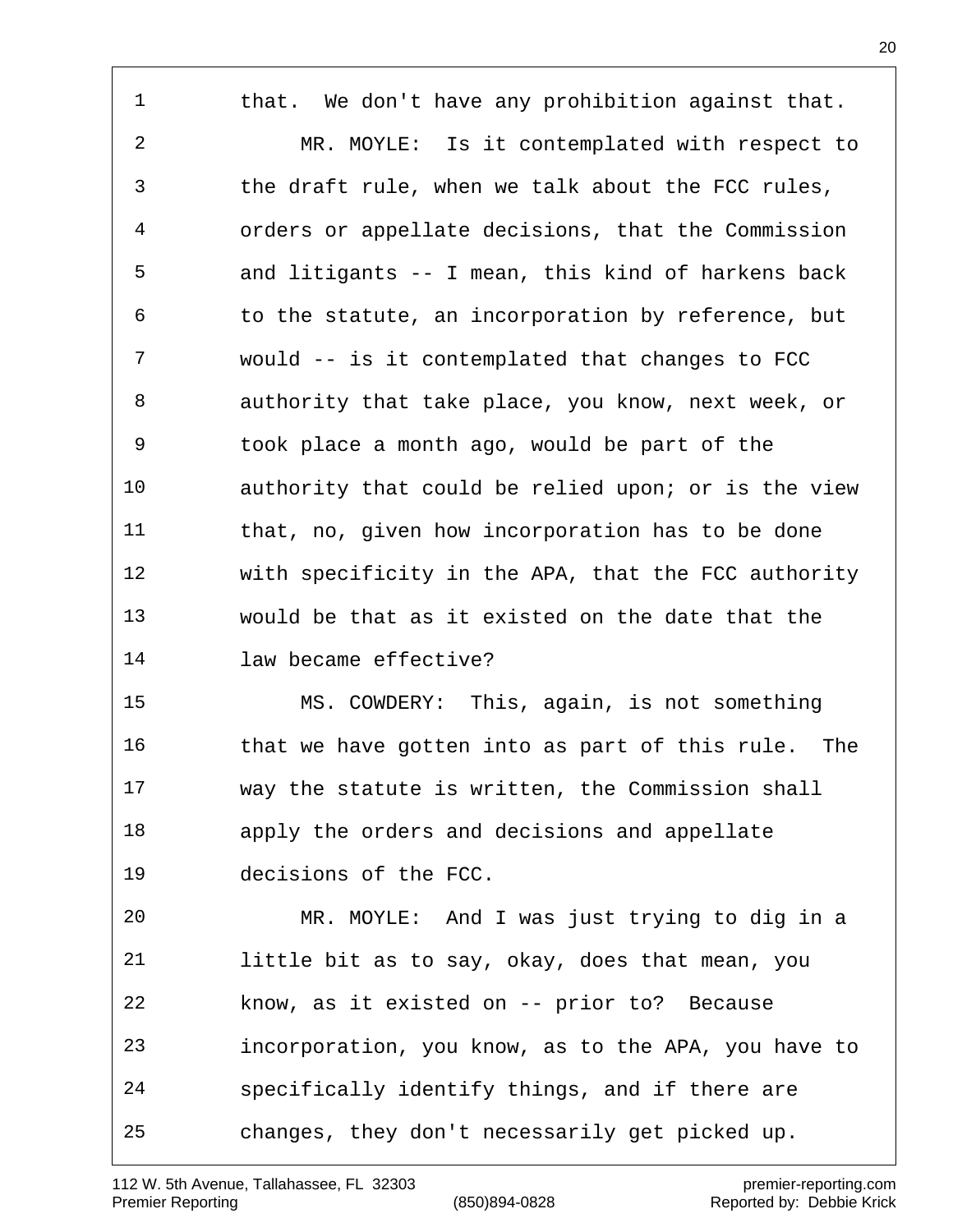MS. COWDERY: Because sometimes you have got statutes and rules and orders that are applied retroactively, and sometimes you don't. I think the particulars of that would need to be addressed at the hearing and not in the rule. MR. MOYLE: Okay. Mr. Chair, can I have a minute just to check with co-counsel to see if there are any other questions? CHAIRMAN FAY: Sure. MR. MOYLE: No. Thank you. Thank you for the chance to present comments to you and to ask some questions. We appreciate it. CHAIRMAN FAY: Okay. Great. Thank you. And, Ms. Cowdery, just for clarification, if the change is made there, the Commission would refile in the FAR. Would the Commission also put out a notice at that time, its own notice? 18 MS. COWDERY: Yes. Yes, sir. CHAIRMAN FAY: Okay. With that, Ms. Cowdery, if you could maybe -- I know Mr. Moyle presented a lot of specifics, but just in general to some of those comments, could you just speak to if some of the presented changes were something that were discussed either in the workshop or through the rule-making process? And then if not, maybe how we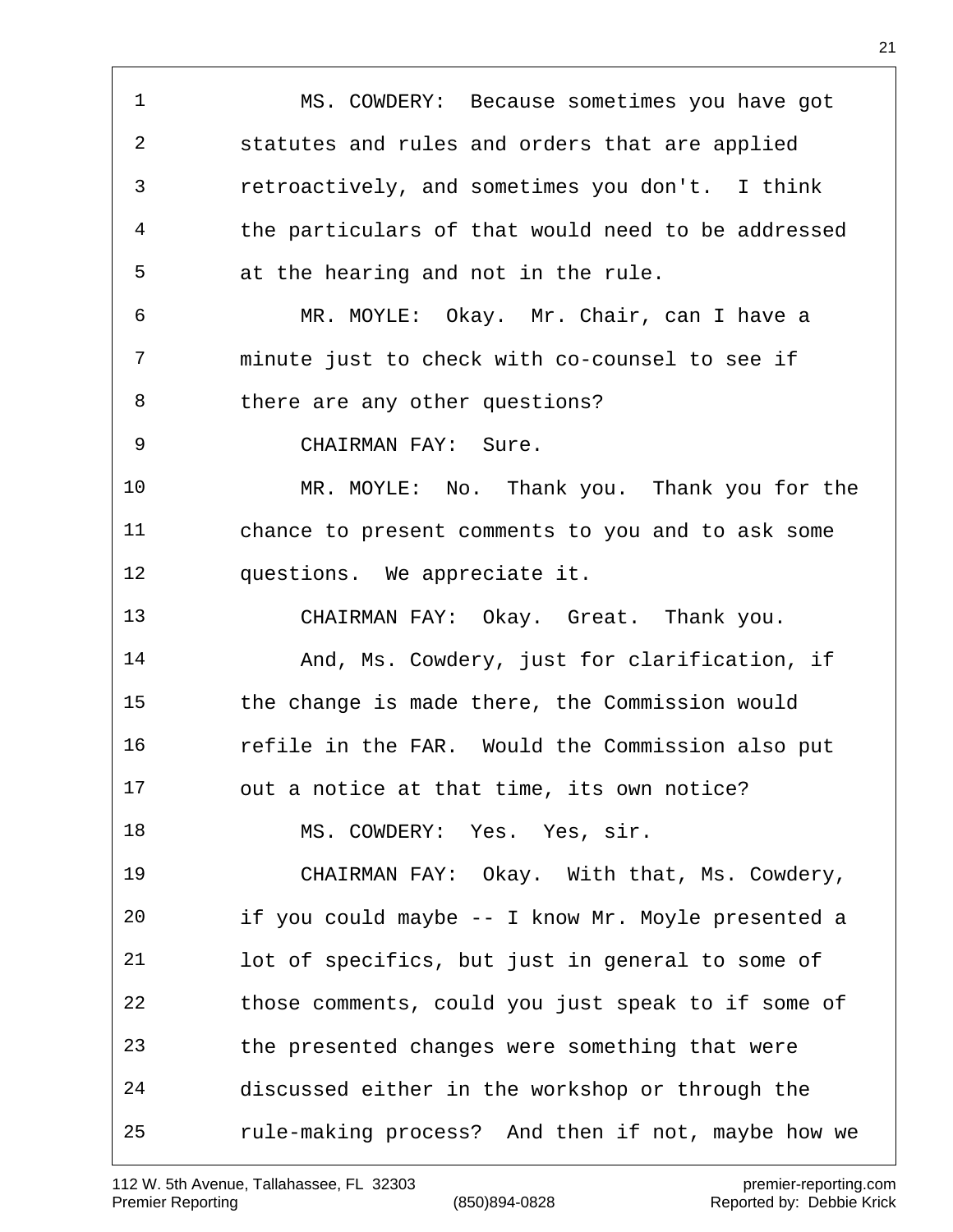## could address them here today?

 Because I know the Legislature gave us a clear directive to implement these, and based on the language and the statute, some of what we do will be figured out as we go through that process as we actually have those hearings, but I do want to give you just an opportunity to speak to any of these if you would like to.

 MS. COWDERY: Yes. These particular details in the language, you know, were not discussed at the workshop. However, in responding to them, I can say, you know, staff, as Mr. Moyle pointed out, did meet with AT&T, and we've had an opportunity to consider these changes. And we don't have a problem with changing to adding the word decisions into the rule. It does track the statute. We sort of felt like decisions were orders, but if there -- there could be a difference and we follow the statute. That sounds fine to us. CHAIRMAN FAY: Which is No. 5 on Mr. Moyle's comments, correct? MS. COWDERY: It may be. CHAIRMAN FAY: I just want to make sure. MS. COWDERY: Yes. It is. It's No. 5. And then I think his No. 1, with the word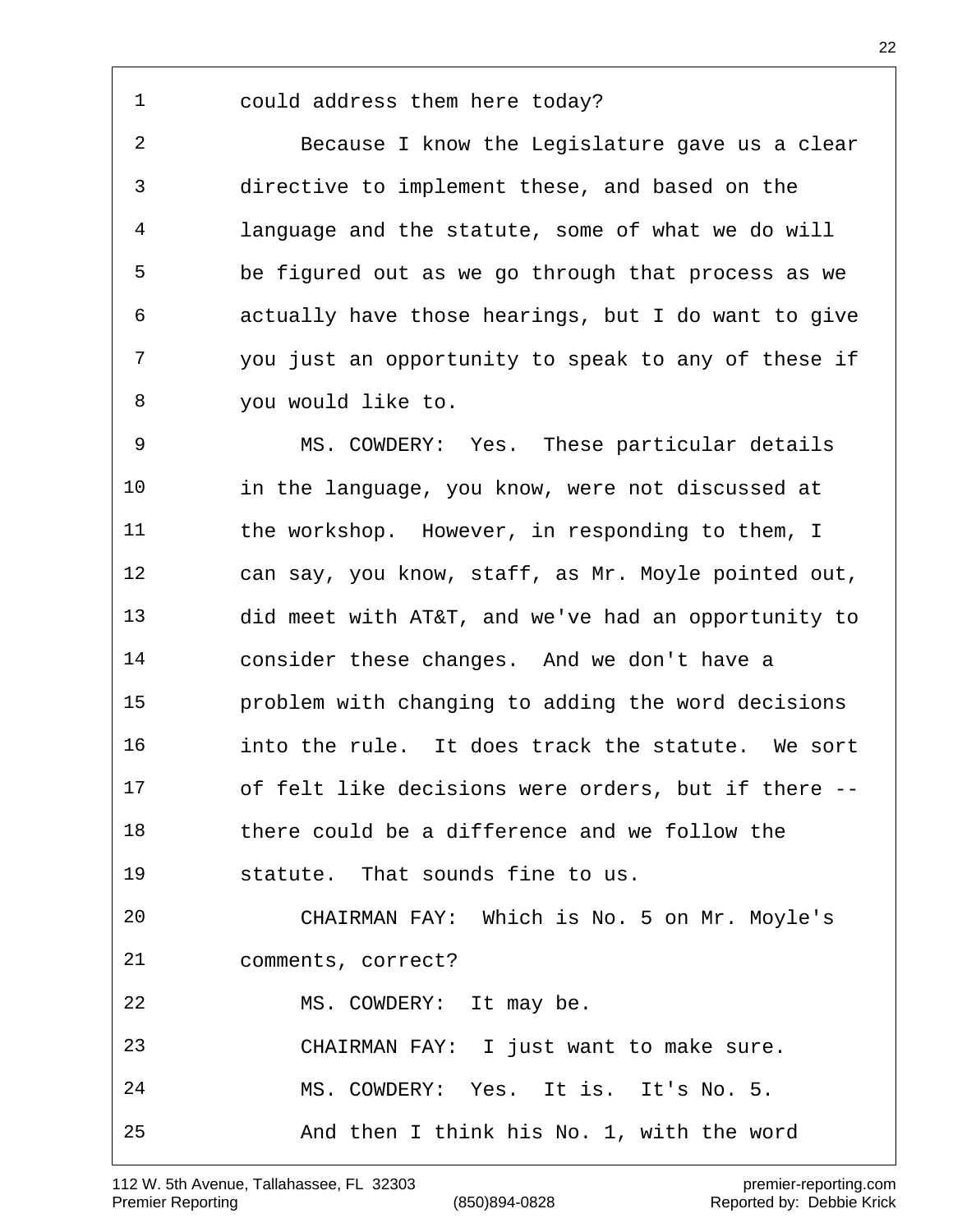requests, we don't have a problem changing it to the word requests. We keep in mind at all times that the Commission will be following the statute, and that is what is going to be guiding the Commission going forward. And that this rule, as Mr. Moyle pointed out, is a procedural rule. It is intended to give the Commission what it needs to go forward with the 120.57 hearing, if that is requested, and continue with the prehearing officer and the orders and possible discovery, and everything like that.

 As to the remaining -- I guess we will go through inserting the words just and reasonable. You know, yes, that term -- that phrase is used in the statute, and it is used in the context of the Commission shall set just and reasonable pole attachment complaint -- or pole attachment rates. It is the Commission that sets just and reasonable. And generally a petitioner files and asks for rates, and the Commission determines if they are just and reasonable. So that's why we did not think it was the right thing to do to put in just and reasonable. That's for the Commission to determine. Required by, that's in item 4.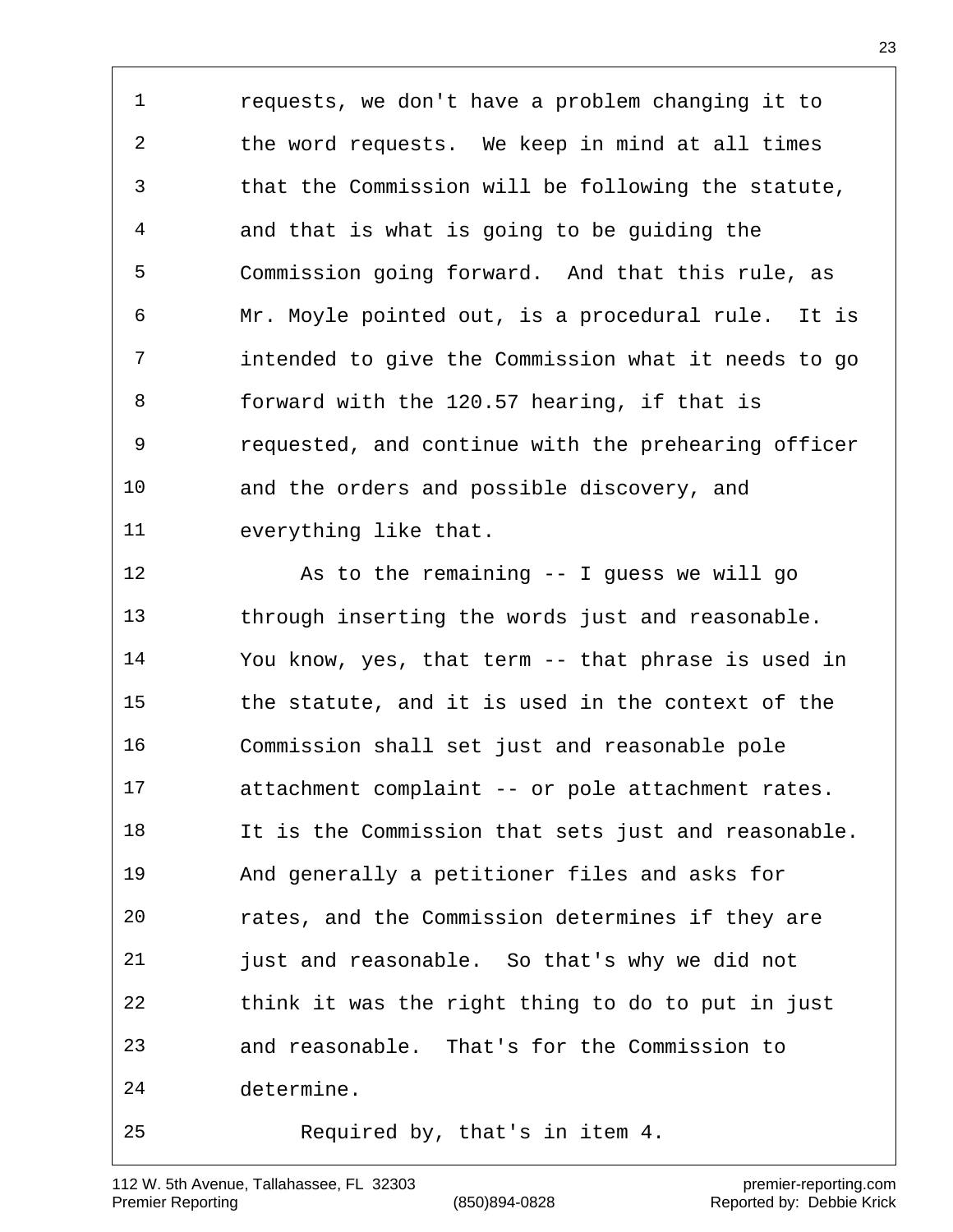112 W. 5th Avenue, Tallahassee, FL 32303 premier-reporting.com Premier Reporting (850)894-0828 Reported by: Debbie Krick

CHAIRMAN FAY: In no. 4, yeah.

 MS. COWDERY: Yeah, item 4. That's sort of the same thing. The Commission, under the statute, shall apply FCC orders, et cetera, unless the alternative cost-based rates are supported by competent, substantial evidence, et cetera.

 But the way that the rule is written, again, we are talking about what is being supplied to the Commission. And we have no indication, we don't know that the FCC has particular orders or rates for a particular case that it requires, that the FCC rules or orders are requiring. So we have a pretty strong feeling that that language should not be in the rule.

 CHAIRMAN FAY: And then 3 and 6 would be the only two left, Ms. Cowdery, if you would like to speak on them. Charges --

 MS. COWDERY: Yeah, charges. In fact, what we've written in the rule does follow the statute. The statute, at the first part of it, says that the Commission shall set just and reasonable, you know, or hear complaints involving -- or concerning rates and charges, et cetera. But then when you get to the next part of the sentence, when it talks about the -- go to the statute here.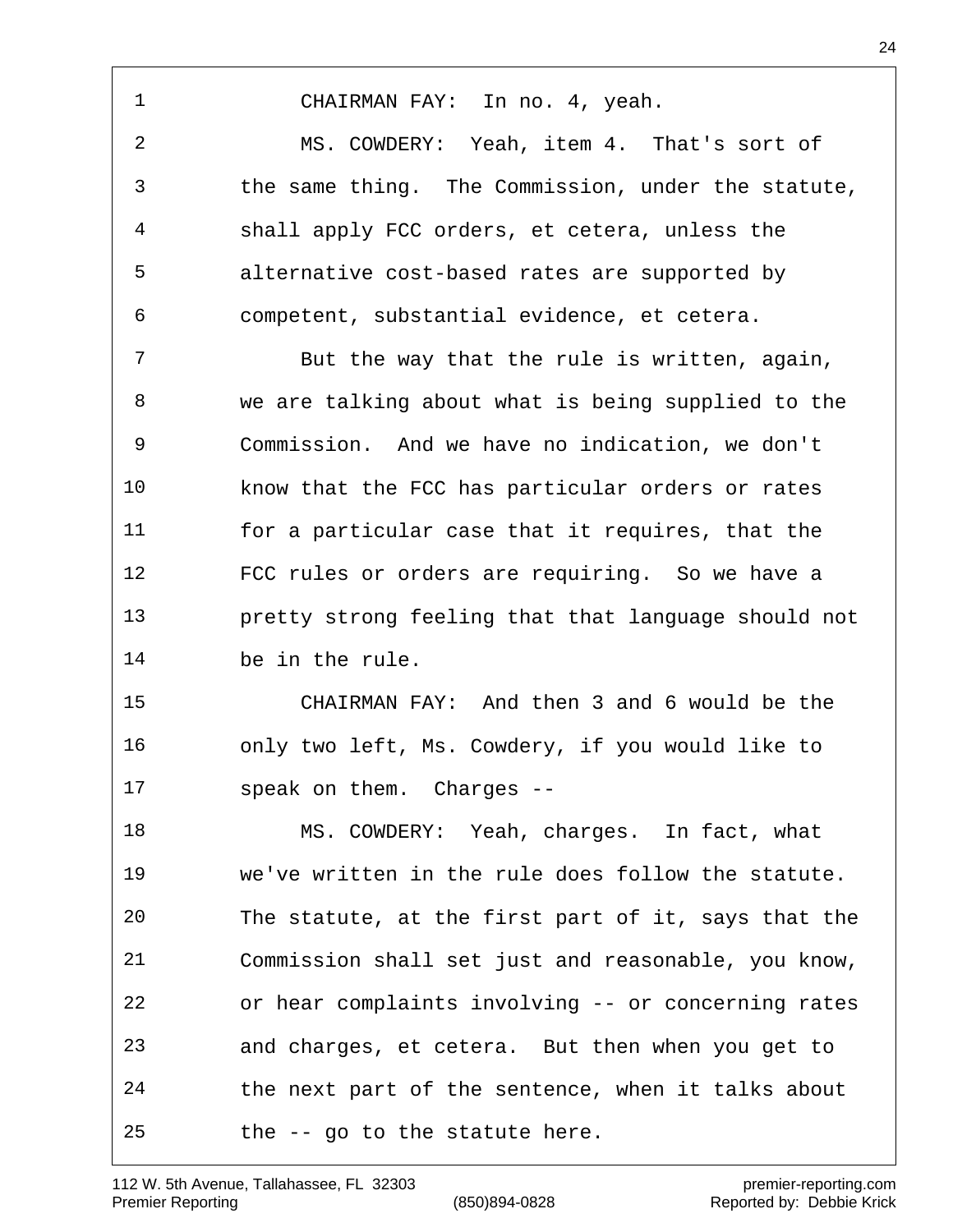1 In (8)(e) -- (8)(e), the language says that after the -- when taking action in filing such complaints, the Commission shall establish just and reasonable cost-based rates, terms and conditions. And that is the phrase that the statute uses, and that is why we used it in the second part of our rule. And when you go to the FCC itself, and what it's going to be certified on, it also uses rates, terms and charges.

 If there is a discussion that needs to be made, or an issue that's made at a hearing because the first part of the sentence talks about setting charges -- or the first part of the statute talks about setting charges and the second part doesn't, then, if in fact, that becomes an issue, that can be an issue in the hearing. We are going to follow 17 the statute in our language.

 CHAIRMAN FAY: Great. And I think the last would just be 6, which is the specific methodology. MS. COWDERY: Yeah. We also would not recommend that this language be adopted as sort of going outside what the statute -- again, the statutory language.

 There is nothing in the statutory language that talks about identifying an alternative rate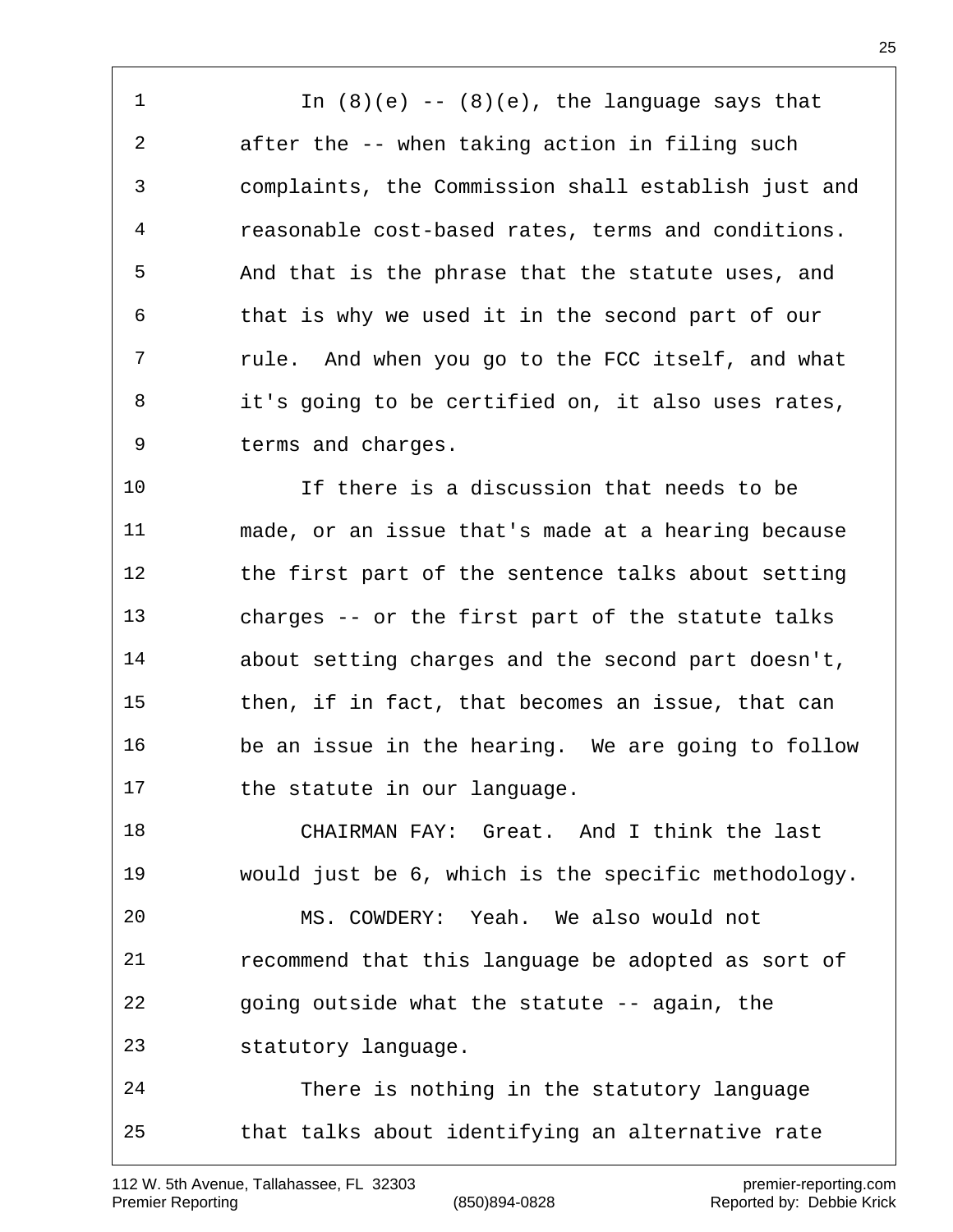methodology, and having any kind of requirement in the statute that the methodology yield a cost-based rate.

 What the statute addresses is the rates. You have got to have competent, substantial evidence that will support your alternative cost-based rate. It has to be just and reasonable. There is nothing 8 about the methodology.

 So in that respect, we think that this language would not add clarity, but it, in fact, is going beyond what the statute actually says and could cause vagueness, could cause ambiguity and could actually be something that could subject the Commission to a rule challenge. So we don't agree with that language.

 Let me make sure I have addressed all their -- I think that is it.

 And, you know, just sort of in addition to that, asking to explain the legal basis for the alternative cost-based rate, we can't really see what that would be, because the statute gives a party the right to ask for an alternative cost-based rate. I don't know what other legal basis you would be talking about. And the statute, again, says that the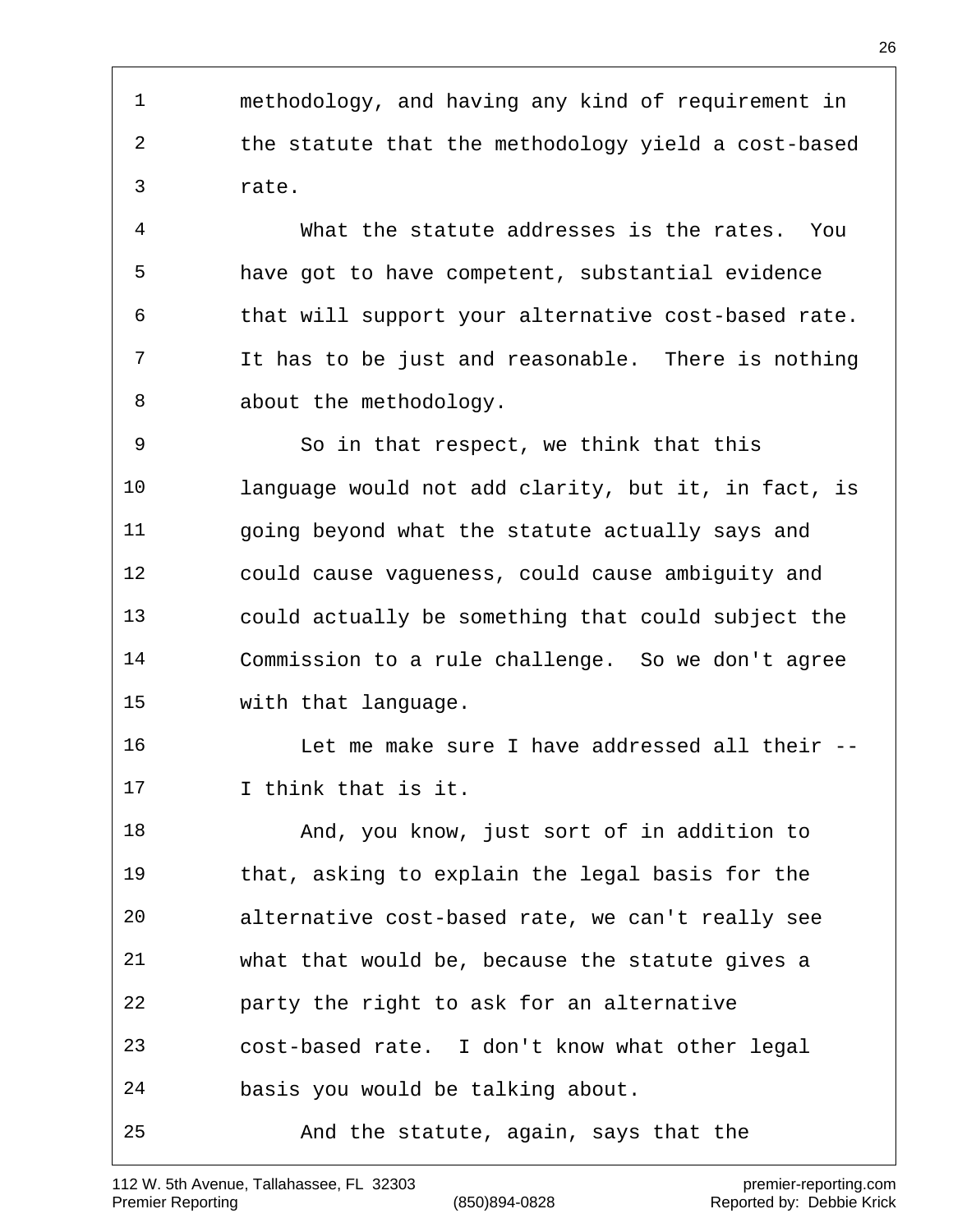alternative cost-based rate must be established by competent, substantial evidence. And during the course of the proceeding, that's going to come out at hearing, and that's what the Commission is going to base its decision on, is what is at hearing. They are not going to be basing their decision on what is in the pleading in the first plays. So I think that sums our remarks. CHAIRMAN FAY: Great. Thank you, Ms. Cowdery. And thank you, staff, just for all your work on this. I know it's a long process, and sometimes when one interested person weights in and changes

 are made, then a new interested person comes in and they have their changes, and so it can be somewhat exhausting to try to get these rules completed. But I think making sure the Commission has all the information for that decision is the right thing to do, so I really do appreciate all the work you have put into this.

 Commissioners, I know that some the other interested persons who support the recommended language as presented forward by staff might want to weigh into some of the proposed changes by Mr. Moyle, but I just first want to make sure, as a commission, we didn't feel comfortable with the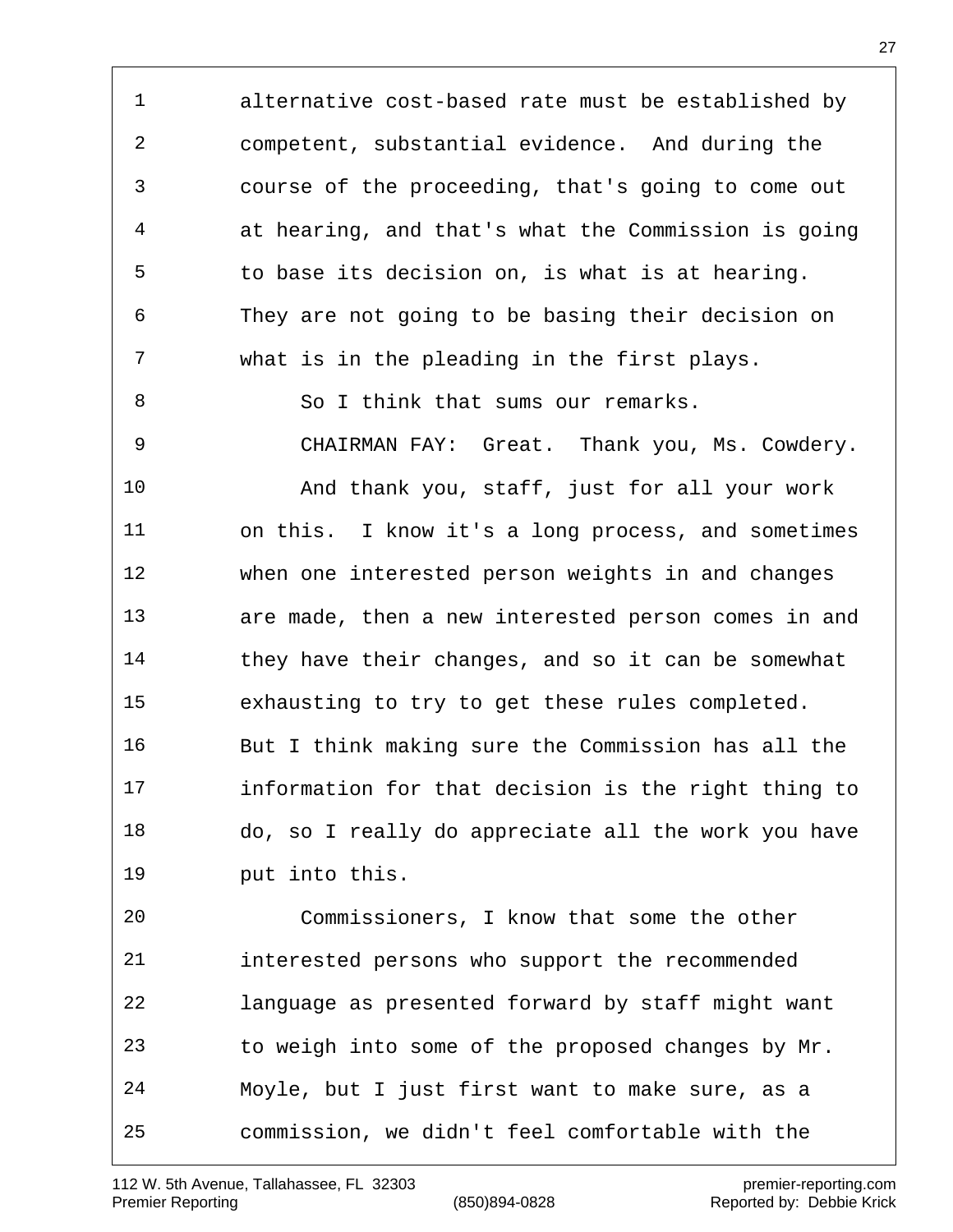recommendation that's put forward by staff, and if we did, then the Commission could choose to weigh in and vote on that. If not, then we could have some discussion about the proposed comments and allow staff to digest those and understand them fully, and then come back to us at a later date. So with that, I will allow Commissioners to weigh in. Commissioner Clark. COMMISSIONER CLARK: Thank us, Mr. Chairman. A couple of comments, observations, the previous Chairman in his wisdom sent this group back to do some work on this during our workshop, and I think the results that we see that came out of that were very productive. The ultimate goal here is to develop the best rule possible. It's not about a race. We are not trying to get to the finish line tomorrow. We met our statutory deadline when we proposed the rule by January 1st. Mr. Chairman, I have looked at the changes and the proposed changes. I don't have issues. I understand staff's point. I don't disagree with you. There are a lot of legal ramifications here to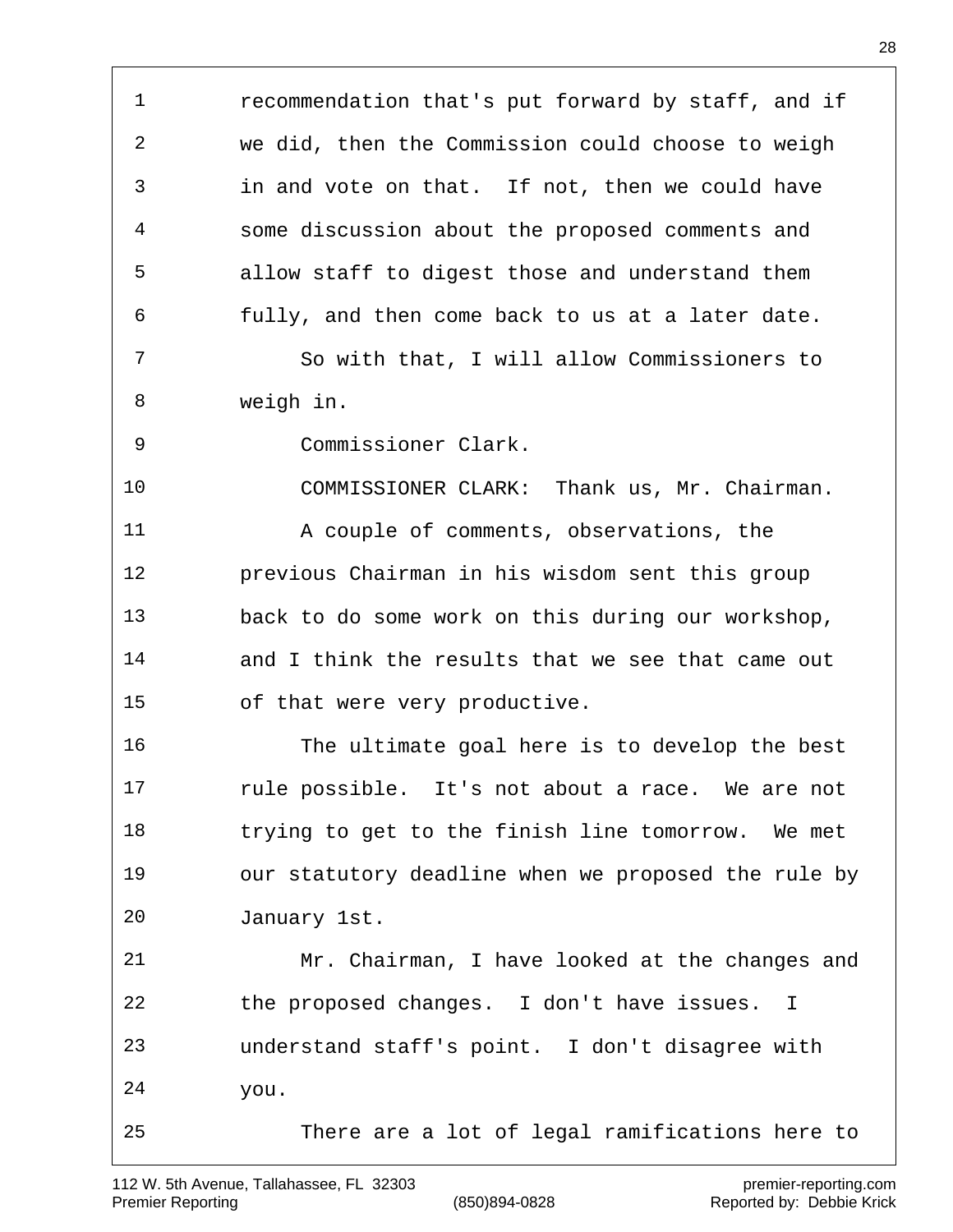the suggested language that I can't necessarily understand right now. I think I need more time personally to be able to understand what the implications of the proposed changes are.

 I would say, if I had to do anything, I would scold AT&T a little bit. I think you guys laid out a little too long. If you had been at the table, I 8 think maybe today we would have already been at a point where we could make a decision.

 With that said, I would acknowledge that when it comes to the rule, you are probably the most impacted, not only as a company that is going to potentially be on the negative side, but the positive side as well. You have attachments and you are an attachee in both situations, so there is probably no one more affected here than AT&T.

 And with that said, Mr. Chairman, I would go back to my underlying principle. I think it's important that we get the rule right. I think that there is -- my understanding, Ms. Cowdery, there -- we have no other statutory deadlines in terms of getting a final rule finished and proposed, and if we think that there is any hope whatsoever that we could reach some compromise that works for everyone in this case, Mr. Chairman, I would say that we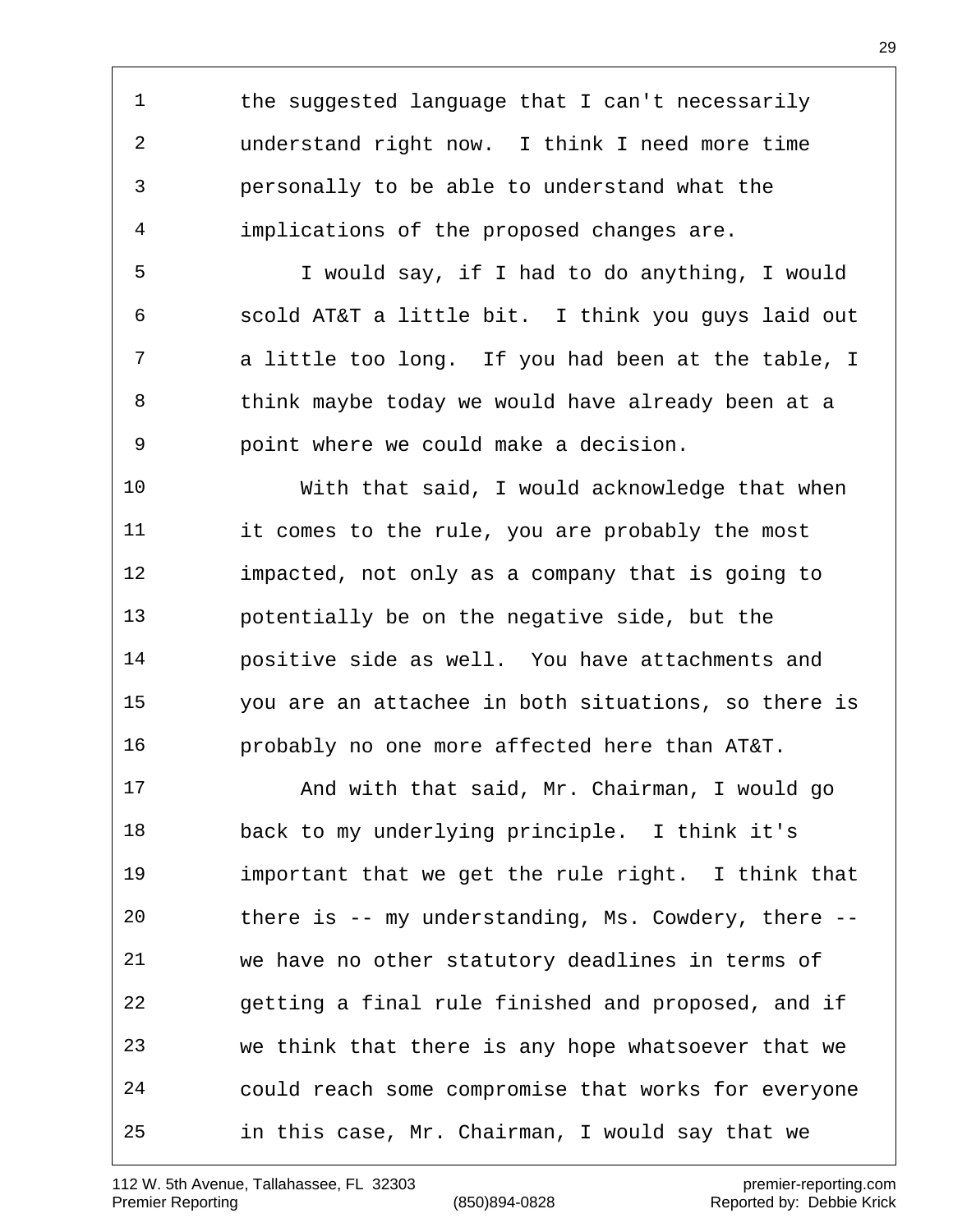give them a little bit more time to work on it. That's one man's opinion. CHAIRMAN FAY: Great. Thank you, Commissioner Clark. And just to clarify, Ms. Cowdery, we've met the statutory requirements as of the proposed language, and there is no additional requirements? 8 MS. COWDERY: Yes, that is correct. CHAIRMAN FAY: Great. With that, Commissioners, I am happy to take any other comments. Otherwise, I would allow the interested persons to address some of what's in front of us here, and I can start with you, Ms. Moncada. And then, of course, as the rule comes back to us, there is time in between all of that discussion. Just before your comments, Ms. Cowdery, just to be clear, we would allow further discussion on the rule and it would come back under this 120.54 process for to the Commission make a final decision on the language. Once that's made, the language is then published. There is a time period while that's finalized and becomes effective. I know there is also the possibility of future litigation, or future challenges in addition to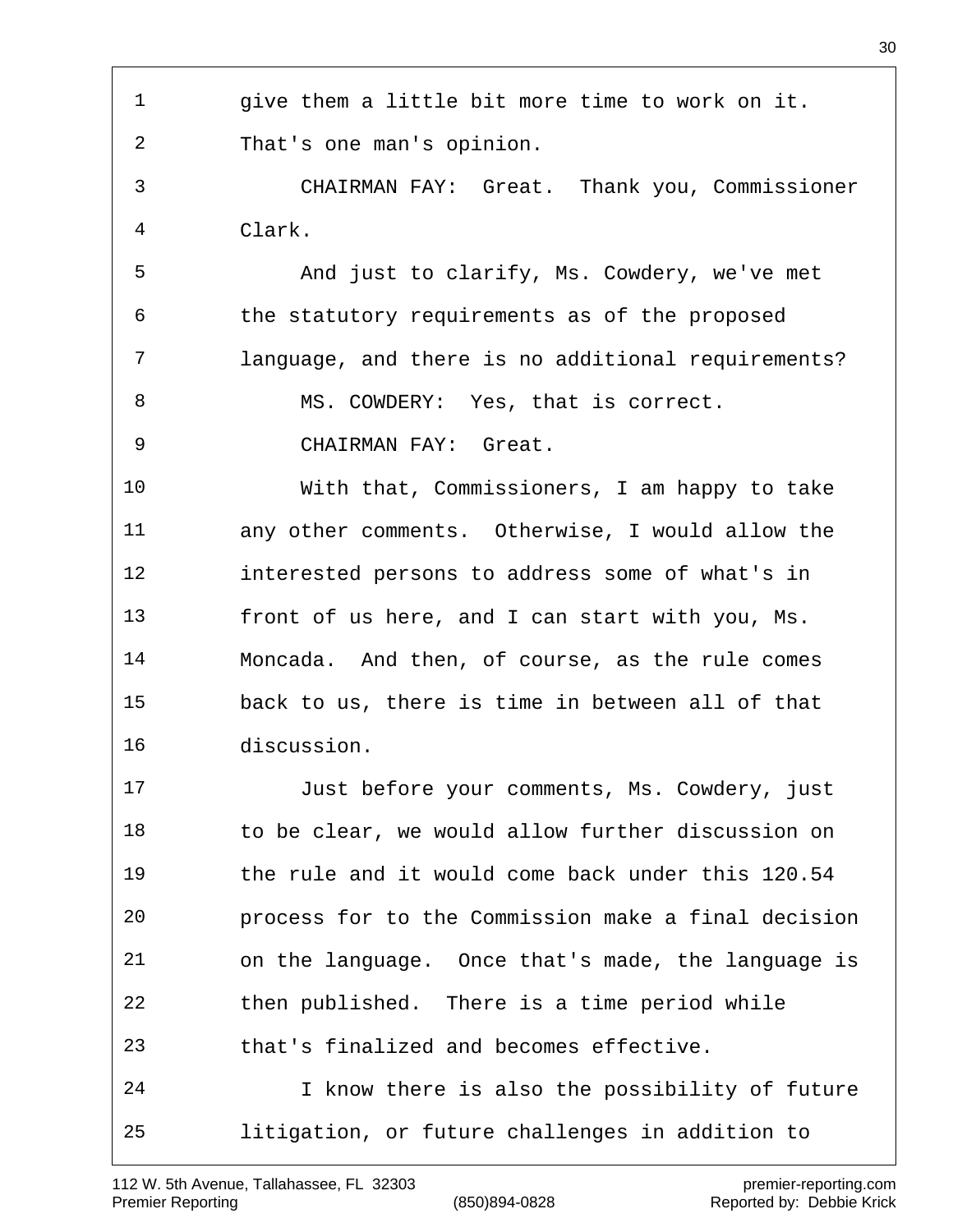that. Would we -- once that language has become effective, it's essentially past the Commission, and whatever other legal procedures are presented then would be outside of 120.54, correct?

 MS. COWDERY: Yes. What we have is once we, the Commission decides that it wants, assuming it wants to make changes to the rule, you know, at whatever time period it does that, then we file the notice of change with the FAR. And there is a 21-day time period where, if somebody believes that there is an invalid exercise of delegated legislative authority, they can, you know, challenge the proposed rule at DOAH. It would be outside of the Commission at that point. And, you know, otherwise anytime we've got an existing rule, anybody can challenge an existing rule at any point in time.

 CHAIRMAN FAY: Okay. Great. Thank you. And I am with Commissioner Clark. I don't love that this has come in sort of late, knowing that there has been a long process up to this point with a number of interested parties engaged in that. I am also not a big Perry Mason fan, or anything, so I think, you know, the earlier these things can be presented to the Commission probably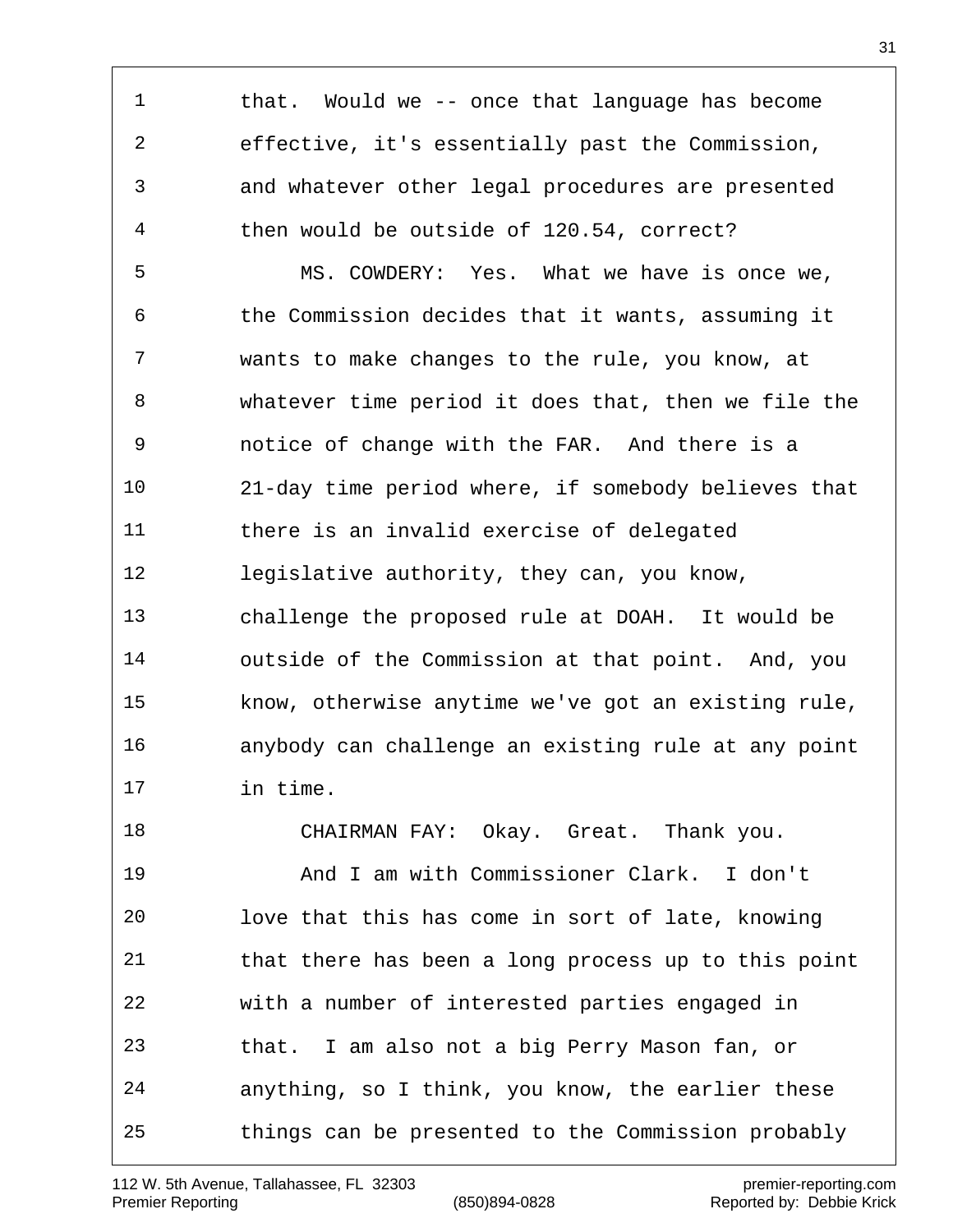the better. But with that said, I would like to allow the other interested persons comment at least today, and then obviously they can provide additional information to staff before this is brought back to us with that recommendation. So with that, Ms. Moncada, and if you could 7 try to address specifically some of the comments that are made, and not necessarily holistically the changes of the rules that may now come to fruition now that we have discussed other changes. MS. MONCADA: I will he remain focused on the items have been spoken about today. CHAIRMAN FAY: Thank you. MS. MONCADA: In particular, Items 1 through 5 that were proposed by AT&T, I completely -- FPL completely agrees with staff, as we do on No. 6. I just wanted to add something additional to what Ms. Cowdery said on item No. 6. Item No. 6 says that if there is a party who wants to propose a rate methodology that differs from what exists at the FCC, AT&T's request is that that party specifically plead the factual and legal basis for the alternative approach. The statute does not require any legal basis for the alternative approach. And in fact, if we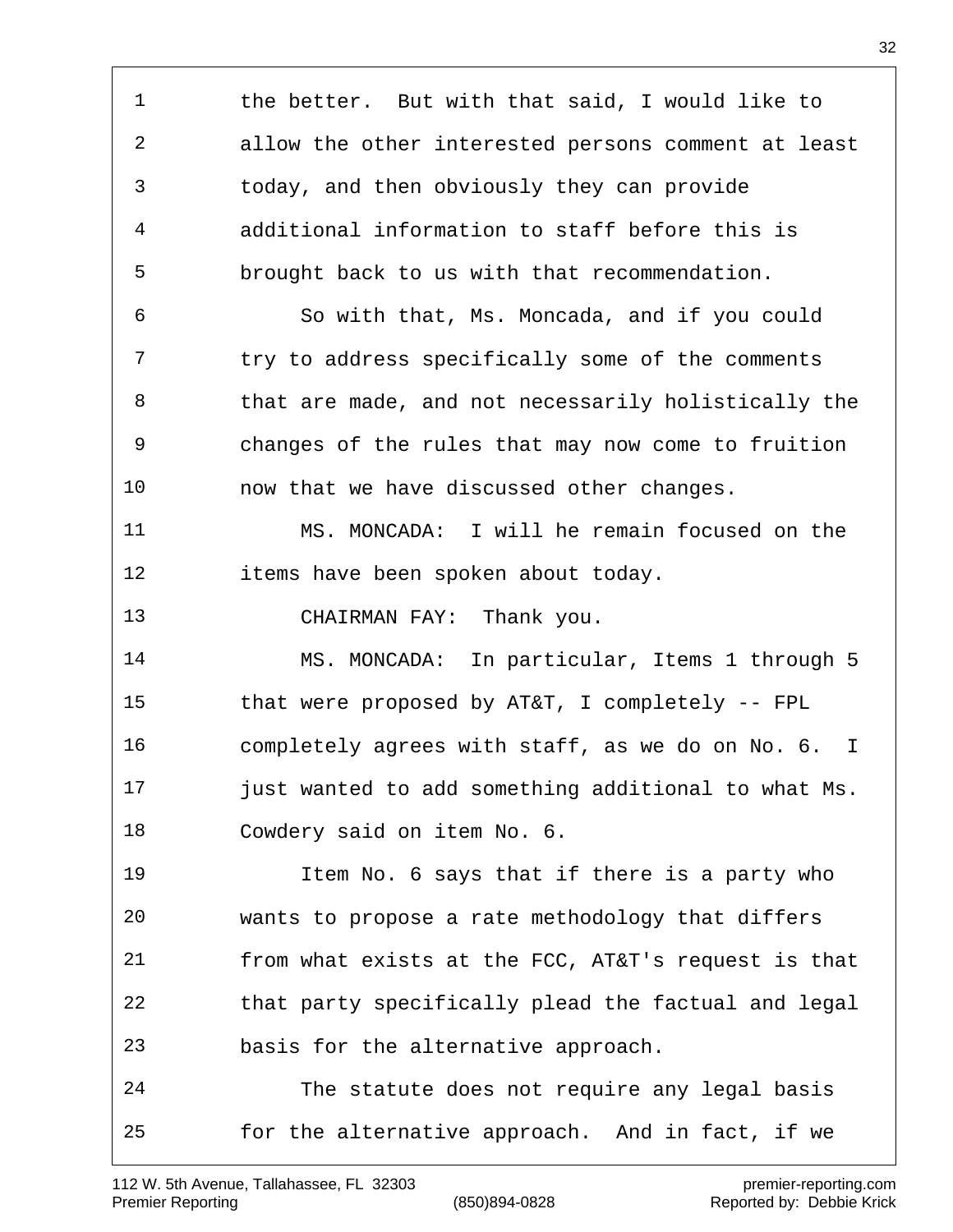look at the history of how we got here, the only law, if there is any, is at the FCC. So there is no alternative law. And the statute specifically says -- and this is what I quoted in my brief comments -- that the party who wants the alternative method establishes by competent and substantial evidence pursuant to proceedings conducted pursuant to 120.569 and 120.57, that an alternative cost-based pole attachment rate is just and reasonable and in the public interest. So, Mr. Chairman and Commissioners, it will not be based on law. It will be a policy decision that you all make for the first time as a result of 14 a hearing conducted pursuant to Chapter 120. So any addition of a requirement that there be a legal basis for the alternative method is incorrect and contrary to the statute. CHAIRMAN FAY: Great. Thank you. MS. MONCADA: Thank you. CHAIRMAN FAY: Ms. Cuello. MS. CUELLO: Duke Energy would also agree with staff's analysis regarding the proposed changes No. 1 through 6. And we would also echo FPL's concern

with the inclusion of facts in law No. 6.

Thank you.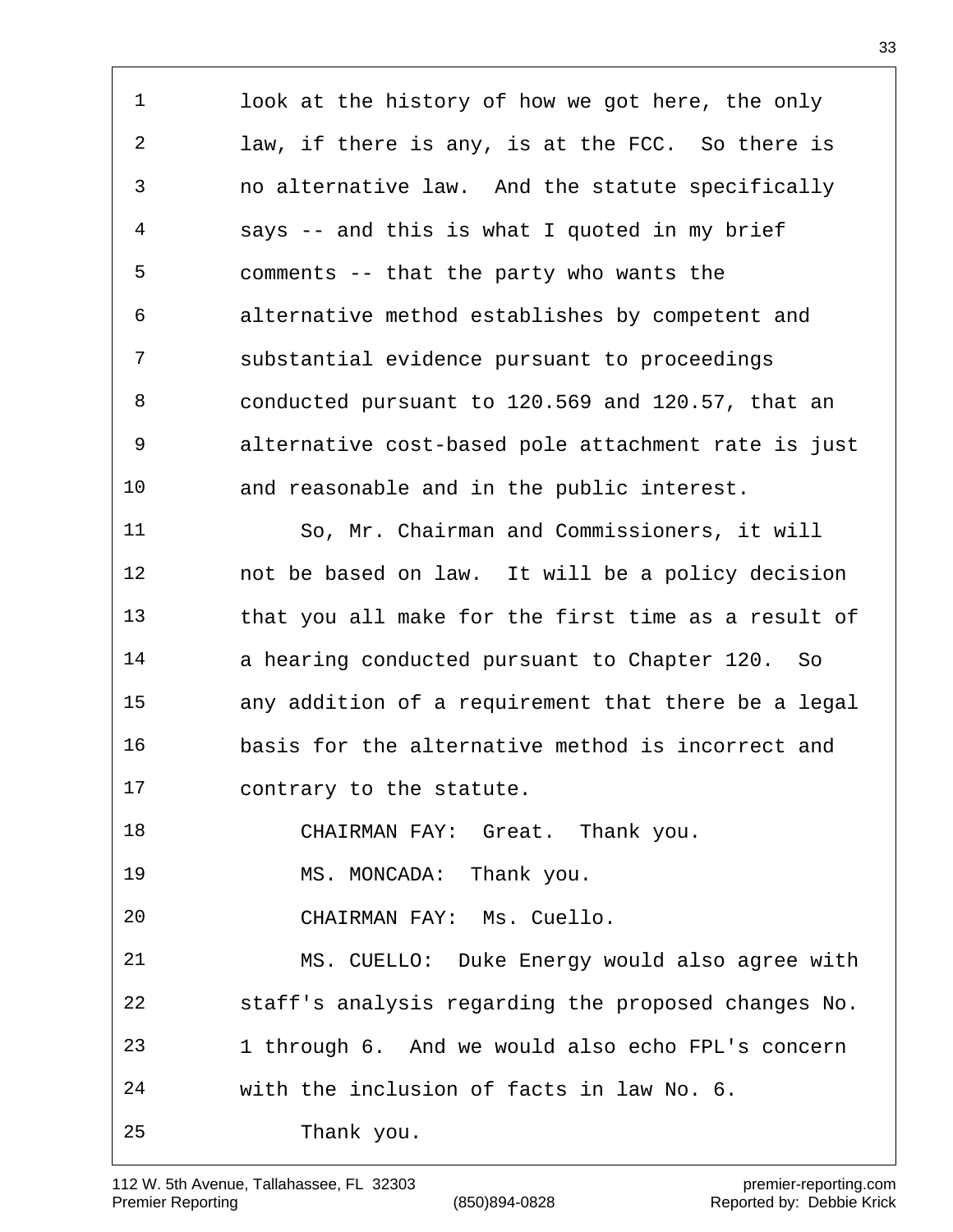CHAIRMAN FAY: Great. Thank you. Mr. Wahlen. And if you could address these, and then I know you have an additional comment, you are welcome to present that at this time, or later to staff. MR. WAHLEN: Great. Thank you. I guess, first of all, we got this this morning when we walked in, and I really haven't had time to talk with my client about it. I can tell you it sounds to me like the changes proposed in 1 and 5, which staff are okay with, everybody else seems to be fine. I do share staff's serious concern about adding No. 4. I think that goes in the wrong direction. It looks to me like it's an attempt to put your thumb on the scale in favor of FCC decisions when the statute clearly says that the Commission should not be bound by them. So we would object to No. 4. And we tend to agree with staff. I feel like we are kind of changing the tires while the car is going down the road here a little bit. We were prepared to come in here this morning and say we liked the staff recommendation. We thought it was a fair balance, and it's a reasonable rule, and it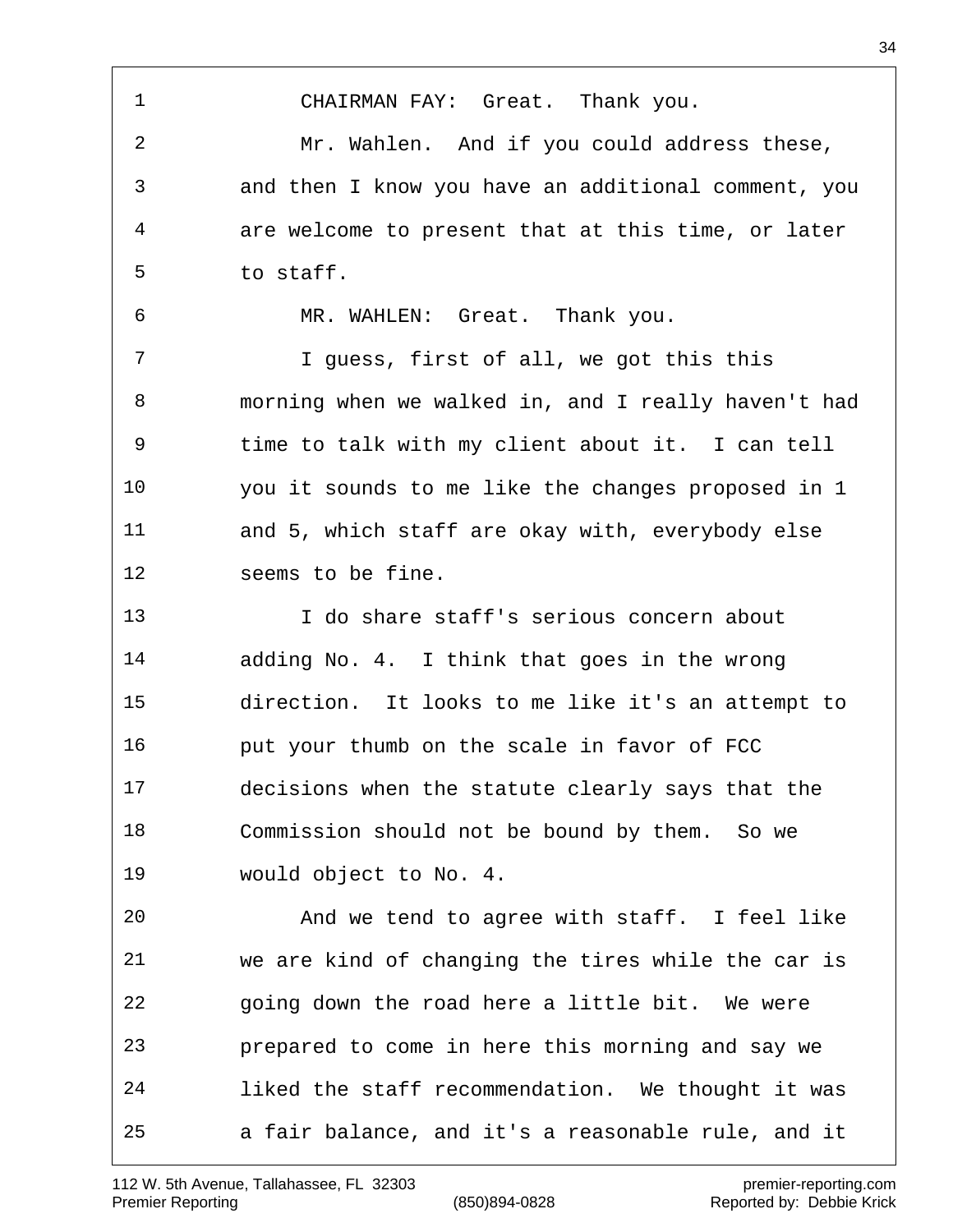should be adopted, and are still in that posture if the Commission wants to. But if the Commission wants to start making changes, it might make sense to tap the brakes a little bit and make sure I have time to talk with my client anyway about some of these. But we are okay with the rule as proposed in the staff recommendation if the Commission would like to go forward today with that. CHAIRMAN FAY: Okay. Great. Thank you. COMMISSIONER CLARK: Mr. Chairman, was Mr. Wahlen using some Jon Moyle illustrations there of tapping brakes and things? MR. WAHLEN: Well, I was trying to bring Perry Mason in, but I was too young for Perry Mason. CHAIRMAN FAY: I will not respond to that on 16 the record, Mr. Wahlen. All right. With that, Mr. Self, did you have anything you would like to add? MR. SELF: Thank you, Mr. Chairman. I think my clients would tell you that they like all of the FPL -- I am sorry, all of the AT&T proposed changes, but I think it's also appropriate and necessary to say that, you know, the process that we've followed to get to this point we are certainly very vested in the rule.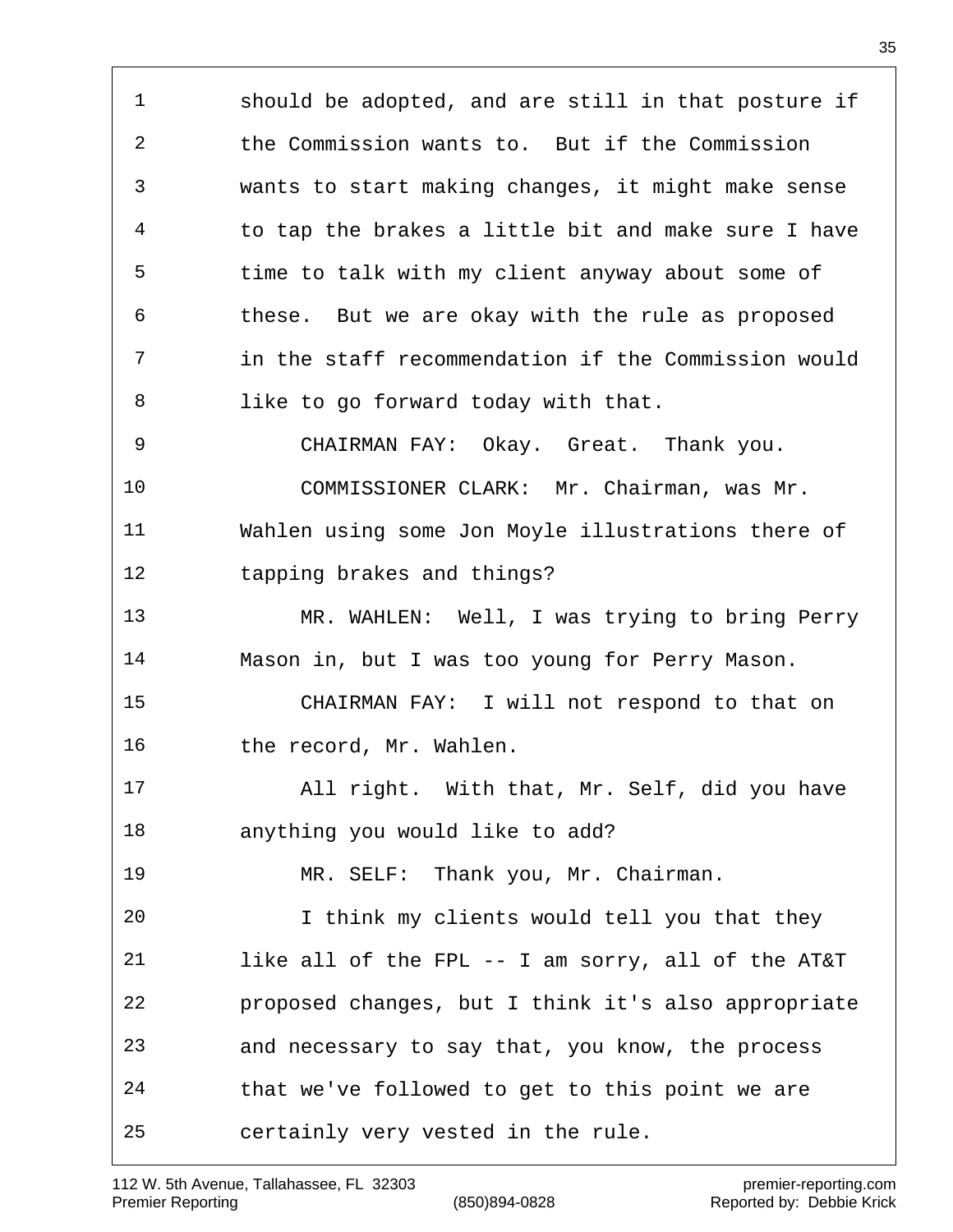1 As I understand Ms. Cowdery's comments about the six specific points, there are at least a couple of changes that the staff is okay with, and it sounds like TECO, FPL and Duke are at least potentially okay with those couple of them, I have call them word substitution changes. Like I said, we like the rest of the changes 8 that are proposed by the other parties, but we are also not interested in blowing up an agreement on the rule. CHAIRMAN FAY: Sure. I appreciate the feedback. I think there are some of these that, arguably, will be changes that make sense to be made based on what we've heard from everybody, and others won't be. But just for clarity, and I -- Ms. Cowdery, either you or Mary Anne maybe want to address this, but just procedurally allow that time for staff and these interested persons to discuss this and bring it back. Would we set an actual future date, or we would allow that time period and then come forward and set that future date at a later time period? MR. HETRICK: Mr. Chairman. CHAIRMAN FAY: Yeah, Mr. Hetrick.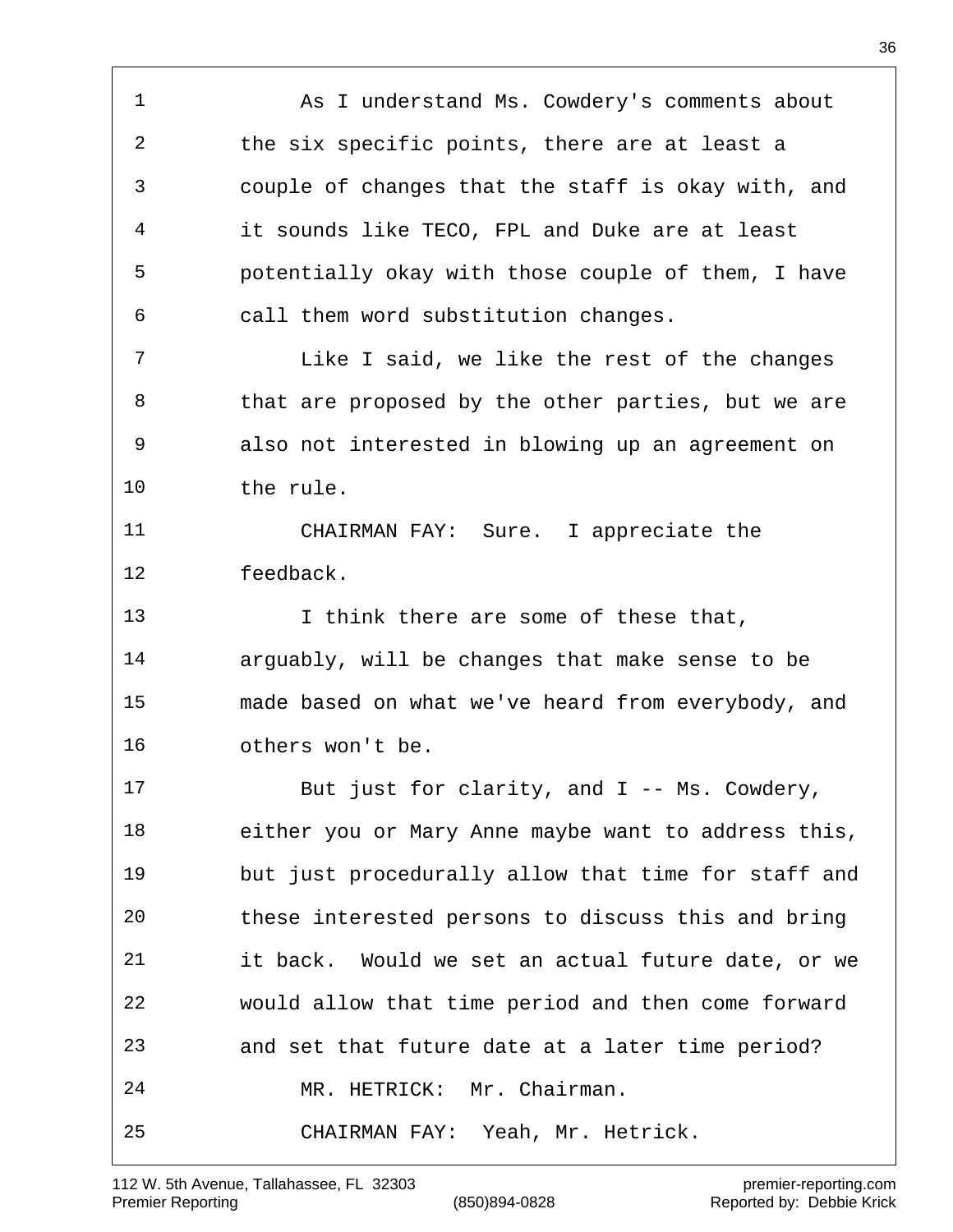MR. HETRICK: Could we have a couple of minutes, please, to discuss this? CHAIRMAN FAY: Sure. Why don't we take a 10-minute recess and just let staff and legal discuss it. MR. HETRICK: Thank you. (Brief recess.) CHAIRMAN FAY: All right. And we are one Commissioner down. We'll give him a second to walk very slowly back into the room and then we'll have an explanation from staff. I just don't want to exclude him on this. Welcome, Commissioner Clark. All right. Ms. Cowdery or Mary Anne, whoever you choose. MS. HELTON: Can I see if my boss wants to address it? CHAIRMAN FAY: Your boss can always address it. MR. HETRICK: I am sorry, I didn't hear the question, Mr. Chair. CHAIRMAN FAY: The question was, essentially, as we move forward with the rule, would we set a timeline for the next -- for it to come next in 25 that rule process, in the  $120.54(3)(c)1$ , or do we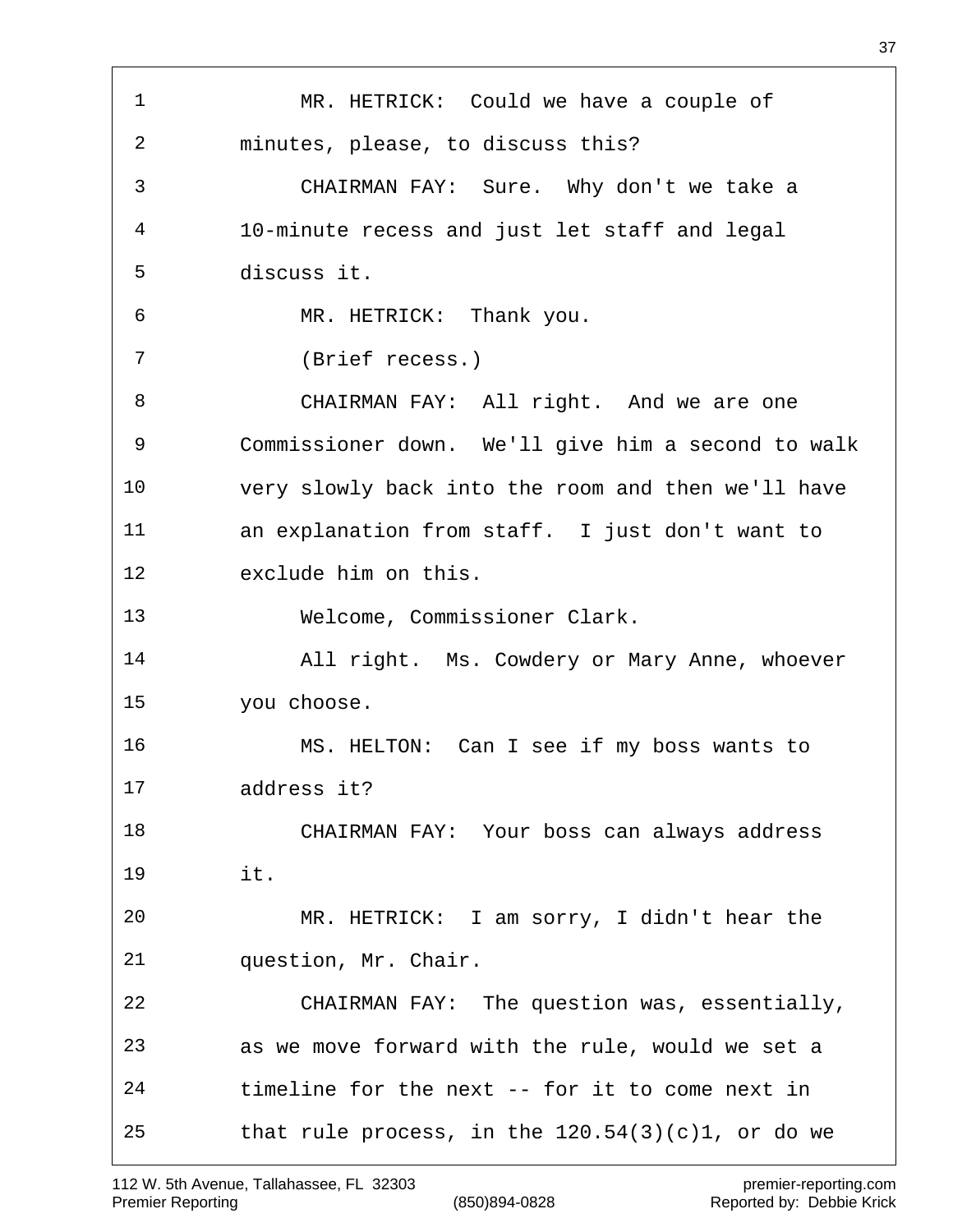wait and set a date later?

 MR. HETRICK: Well, there are a couple of things at play here, and I am going to let Ms. Cowdery discuss that, but we do have a petition pending at DOAH, and I am not exactly sure, depending on what the Commission does here today, whether or not we are going to move forward with that petition.

 But secondly, I think what we would be doing if we move forward with another, it wouldn't be a workshop. It would be a full blown hearing. So that's the posture that we are in, but I will let Ms. Cowdery discuss that, and then we a suggestion. CHAIRMAN FAY: Okay. Great.

 Go ahead, Ms. Cowdery, you are recognized. MS. COWDERY: Okay. If we want to move on, what we probably want to do is meet with the parties and see if we have fruitful discussions, and then based on that, we can see what agenda we would want to set it to if, it would be, you know, March or April, rather than trying to set it for a

 particular agenda, if that's the route that the Commission wants to go. We would like to have the

ability to make that determination based on what

happens with the parties.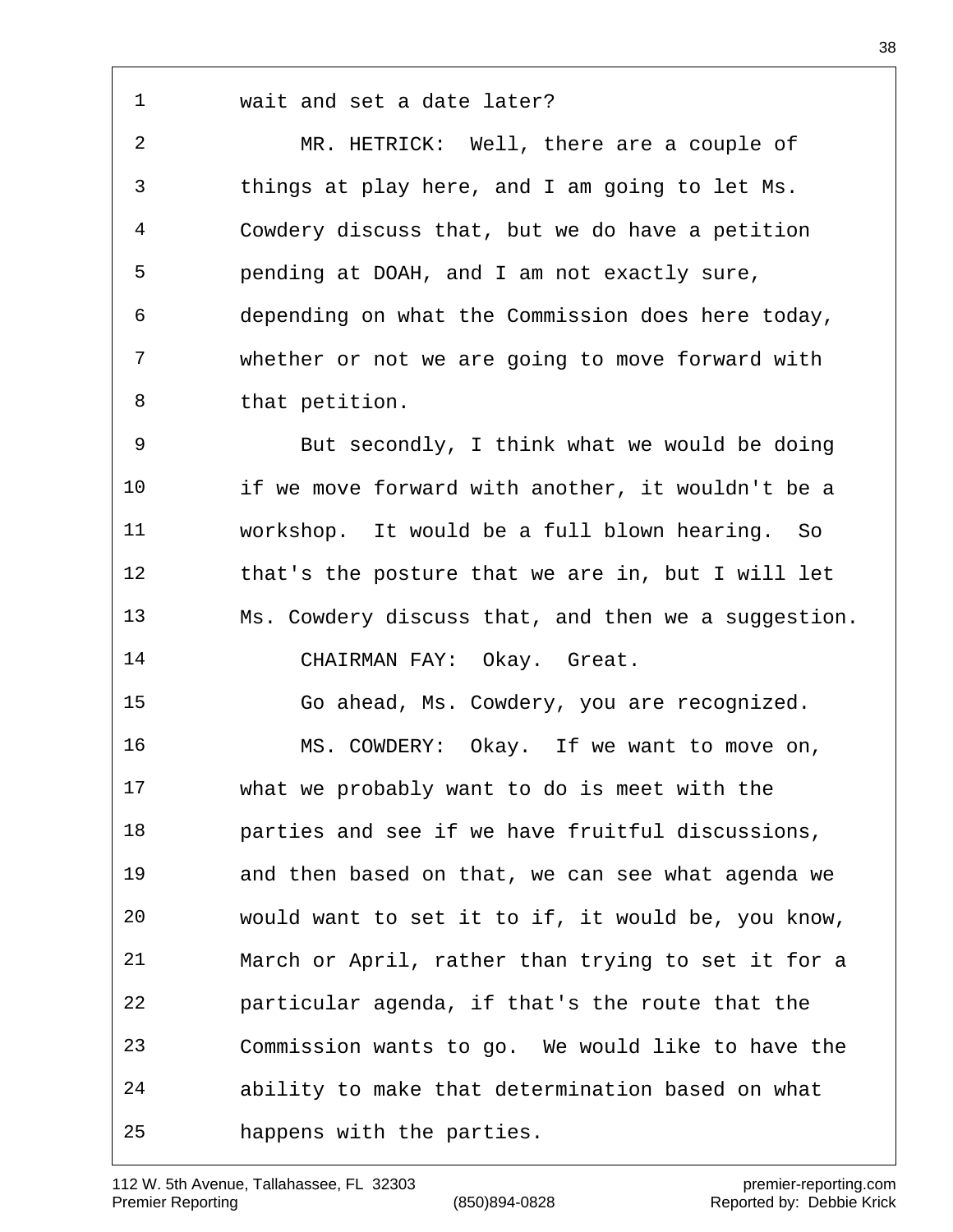And what we would do is we would be also filing another notice of public hearing. It would be the same thing like this. You would have another agenda item rule hearing, is what I would contemplate. CHAIRMAN FAY: Okay. Great. And I tend to agree with Commissioner Clark. I think we want to get this right, and some of the specificity that's applied seems to make since. Others might be debated, and so you might hear from interested parties as we do that going forward. Is there a recommendation that you would also 13 like to provide, Mr. Hetrick? MR. HETRICK: Yes. We have, during the break, at least talked with Commissioner Clark, and we are at somewhat of an odd posture here. But I think that going back to what Ms. Cowdery said about Mr. Moyle's proposals. His proposals we have been aware for some time, and staff has looked at those. And I think the parties, most of the parties have had them for at least a little bit, since he filed them yesterday, enough to be able to react to them. But from our standpoint, I want to emphasize that the backdrop that we look at any kind of rule language is against what we can defend at DOAH, and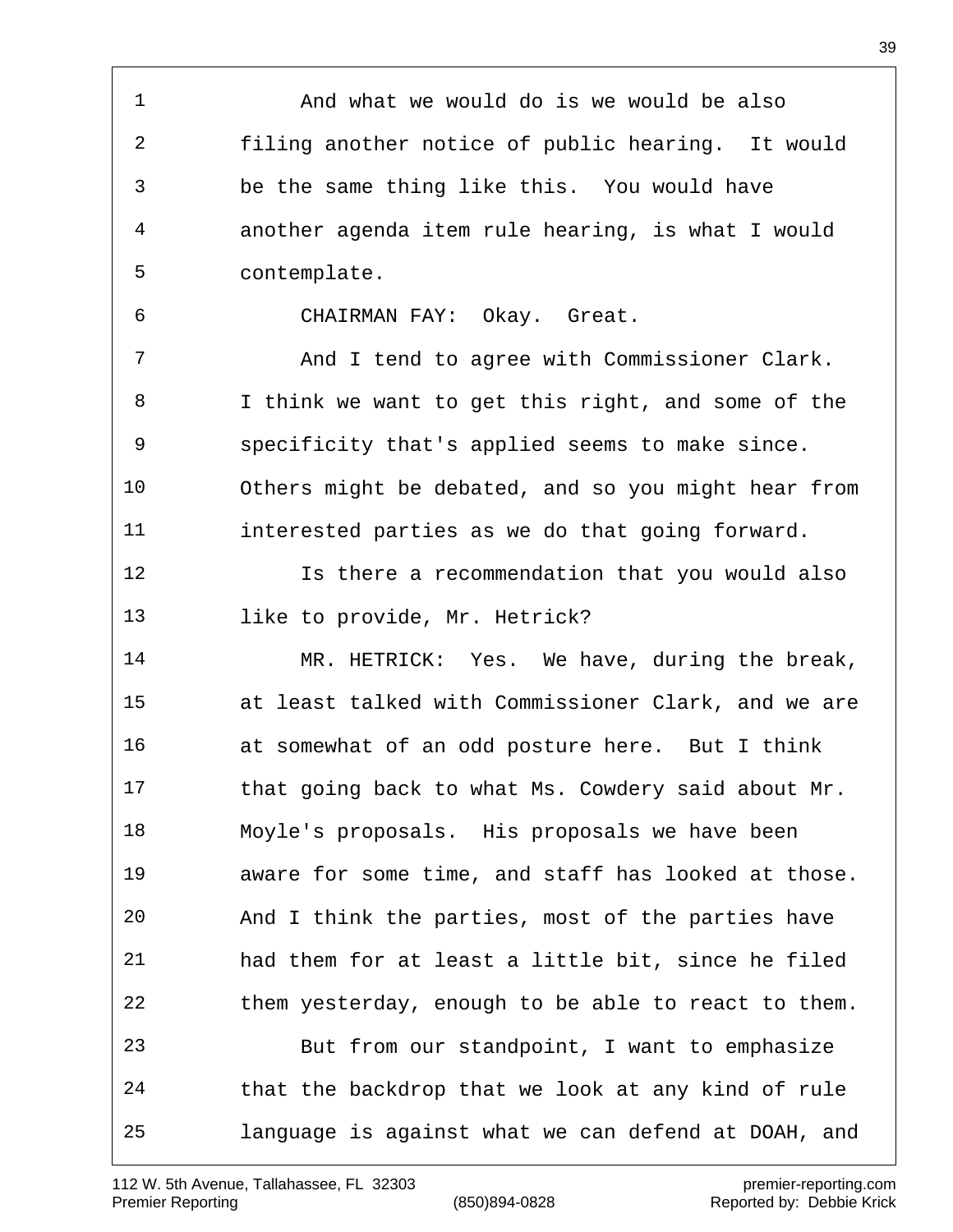we look at it against the bases that a rule can be challenged, which is described under Section 120.52(8) of the Florida Statutes. So the things that Mr. Moyle has suggested kind of fall into two categories. The two issues that we -- that he has raised dealing with the word requests and adding the word decisions, I think Ms. Cowdery said we were absolutely clearly fine with. They don't change the tone. They are not violative of the statute. They comport with the statute. 11 The other four items that Mr. Moyle raised, we've looked at in-depth, and we feel pretty strongly that they are vague and arbitrary, and enlarging upon the statute in various ways, specific ways that we can go into and describe. But -- and I think all the parties, FPL kind of echoed that. So it -- those other issues, when we break -- to try to talk about that, those -- that language will be probably a nonstarter for a lot of the parties, and so we have to come up with alternative language. And I don't think, based on what we've seen and how much we've put into this, that we are going to get anywhere. I think right now, we have general consensus among the parties. And I think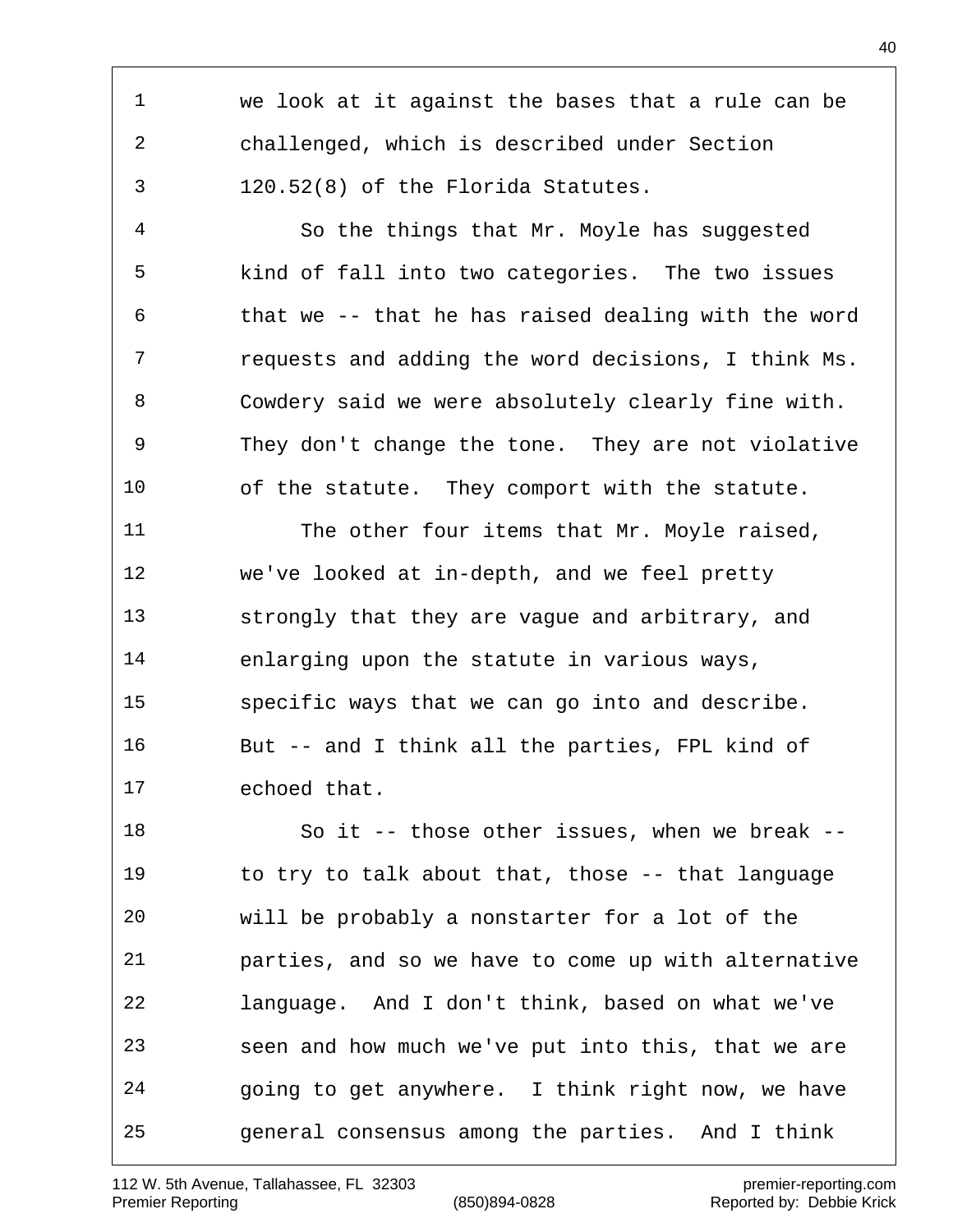with Mr. Moyle, we would certainly have consensus over two of his six items. And we would like to see, you know, the Commission proceed today with a vote that would accept the rule as we've proposed with two of Mr. Moyle's changes, and perhaps hear from the parties as to what they think about that proposal. 8 The other thing I would like to also specifically have you ask, Mr. Chair, of Mr. Self, is that he is actually the petitioner in his case, and what his reaction would be kind of at the outset to what I have laid out here. And by the way, I would add, I think Commissioner Clark has a pretty good understanding of this language as well. CHAIRMAN FAY: Great. Yeah. Thank you. And, Mr. Self, I will allow you to address Mr. Hetrick's question. But with that said, just as I see it moving forward, within the 120.54 process, we would move forward appropriately to allow the time to have Ms. Cowdery come back -- staff to come back for us to make a decision. I understand the position of wanting to make a decision today, but I haven't heard that from any of my colleagues, and so I also want Tom Brady to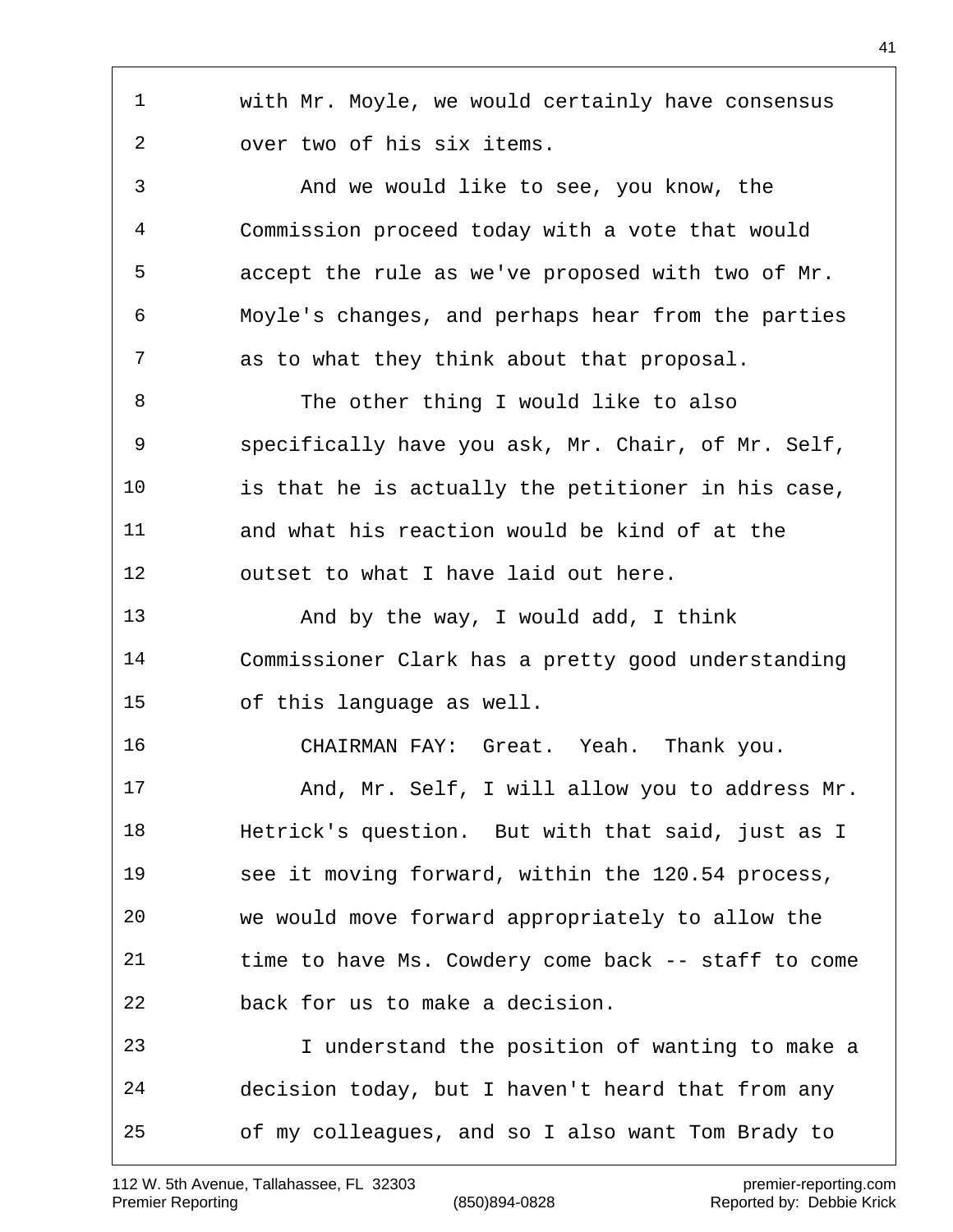play another year in Tampa. I don't think it's likely to happen, and so I think we have to make a decision then how we would proceed based on that.

 And so I think we don't need to set that timeline. I think the petition that has been filed by Mr. Self is one that is pending. If you want to address that, you are welcome to do so, because I know some of the goal was to resolve some of that, and that probably won't change knowing that the Commission will come back and have some conversations about some of these other words, but 12 I would allow you to represent that for your client however you would like to.

14 MR. SELF: Sure. Thank you, Mr. Chairman.

 A couple of things. First, if you proceeded 16 to move forward on the staff recommendation, as modified by Mr. Hetrick, to include the two sets of changes that everybody, I think, agrees with the word swaps, as I call them, if you proceeded to move forward with that such that the staff would then file the amended rule in the FAR, given the fact that that would then be the proposed rule out for adoption, we would then withdraw our DOAH petition which would end that proceeding. We right now have a stay that's in effect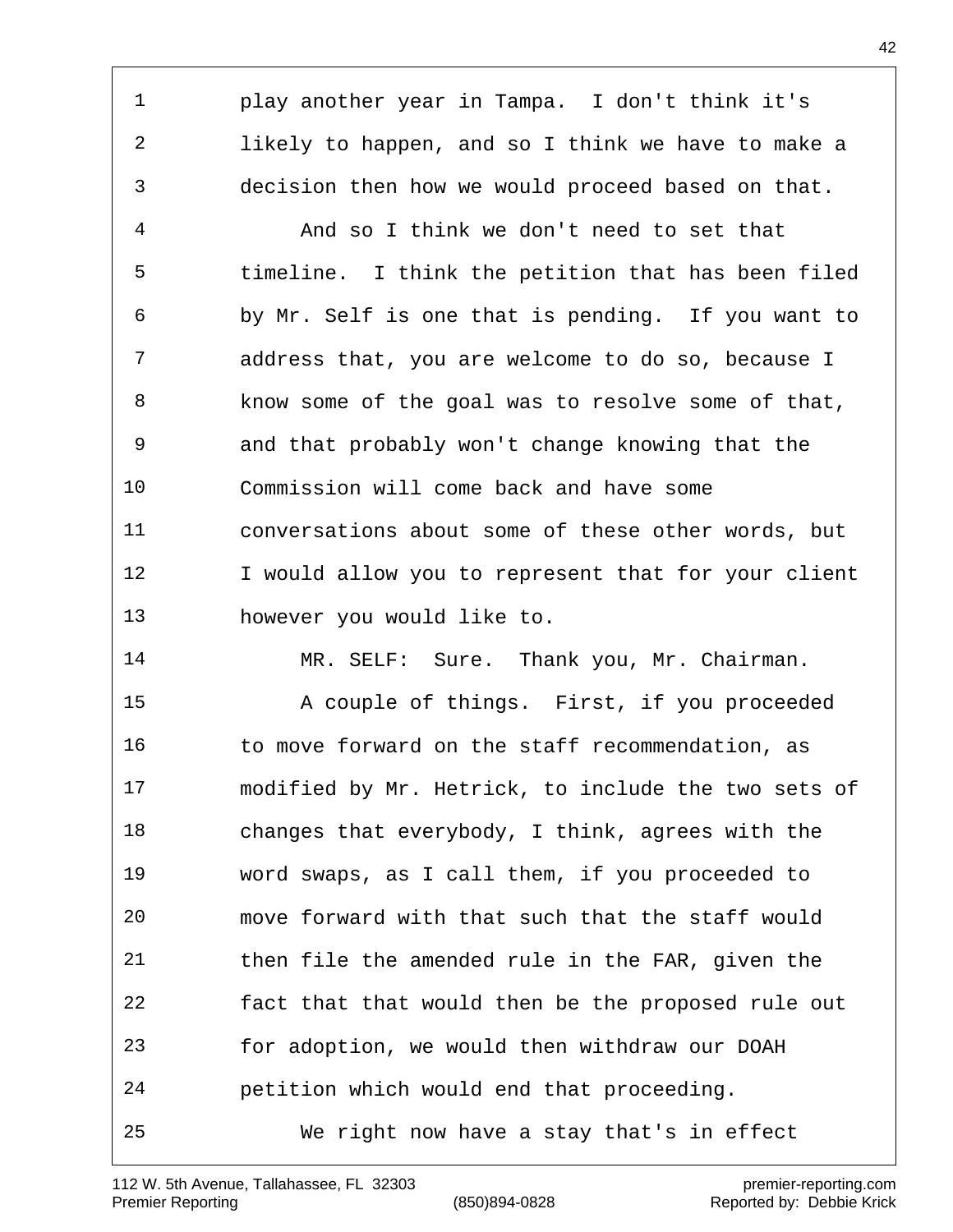through the end of the month. I am assuming -- I don't know that anybody here can predict with any certainty, but I am assuming that if you punted this matter for further discussion, hearing, whatever, I am assuming DOAH would agree to continue to stay that proceeding for another month or 60 days, whatever it is that's necessary. CHAIRMAN FAY: Okay. Great. Thank you. Then with that, Ms. Cowdery, unless my colleagues have anything to add? Nope. With that, do we need to formally motion to move that forward

 to give you the time, or is it just that we don't vote on the language as proposed today and allow you to do that?

 MS. COWDERY: I don't think you need to formally vote on it. We will just proceed, and we will be issuing another notice of hearing once we determine, you know, what that date would be, what agenda that next rule hearing would be on.

 CHAIRMAN FAY: Okay. Great. Thank you. With that, we will -- that concludes Item 2. I know we have another hearing coming up after us, so we will -- Commissioner Graham will be chairing that hearing. We will allow the parties to come back here for 11:10 to start with that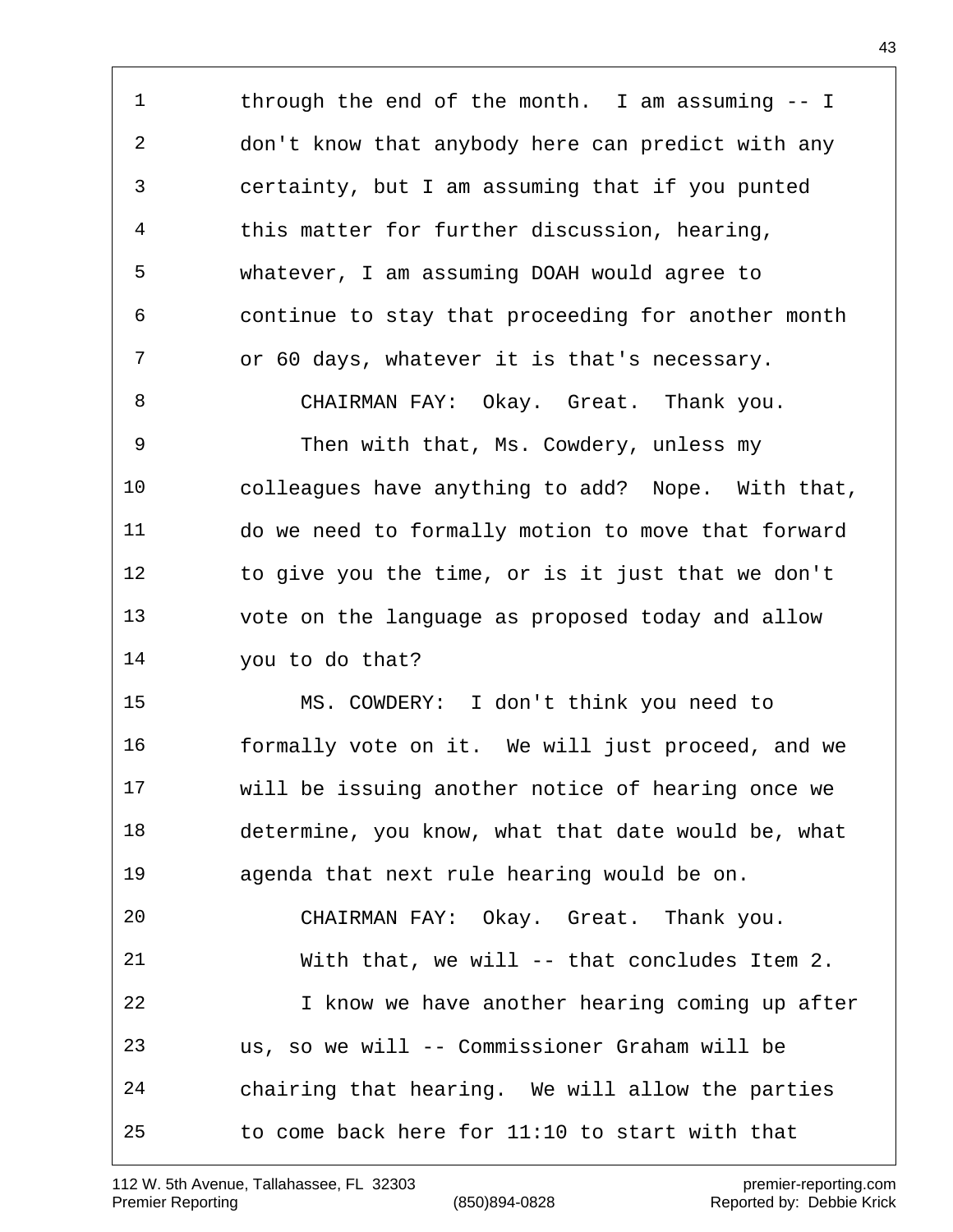| $\mathbf 1$    | hearing. |                          |                                             |  |
|----------------|----------|--------------------------|---------------------------------------------|--|
| $\overline{a}$ |          |                          | With that, this meeting is adjourned. Thank |  |
| $\mathsf{3}$   | you.     |                          |                                             |  |
| $\overline{4}$ |          | (Agenda item concluded.) |                                             |  |
| 5              |          |                          |                                             |  |
| $\sqrt{6}$     |          |                          |                                             |  |
| $\overline{7}$ |          |                          |                                             |  |
| $\,8\,$        |          |                          |                                             |  |
| $\mathsf 9$    |          |                          |                                             |  |
| $10\,$         |          |                          |                                             |  |
| $11\,$         |          |                          |                                             |  |
| $1\,2$         |          |                          |                                             |  |
| $13$           |          |                          |                                             |  |
| $14\,$         |          |                          |                                             |  |
| $15\,$         |          |                          |                                             |  |
| 16             |          |                          |                                             |  |
| $17\,$         |          |                          |                                             |  |
| $1\,8$         |          |                          |                                             |  |
| 19             |          |                          |                                             |  |
| $2\,0$         |          |                          |                                             |  |
| $2\sqrt{1}$    |          |                          |                                             |  |
| $2\sqrt{2}$    |          |                          |                                             |  |
| $2\sqrt{3}$    |          |                          |                                             |  |
| 24             |          |                          |                                             |  |
| $25\,$         |          |                          |                                             |  |